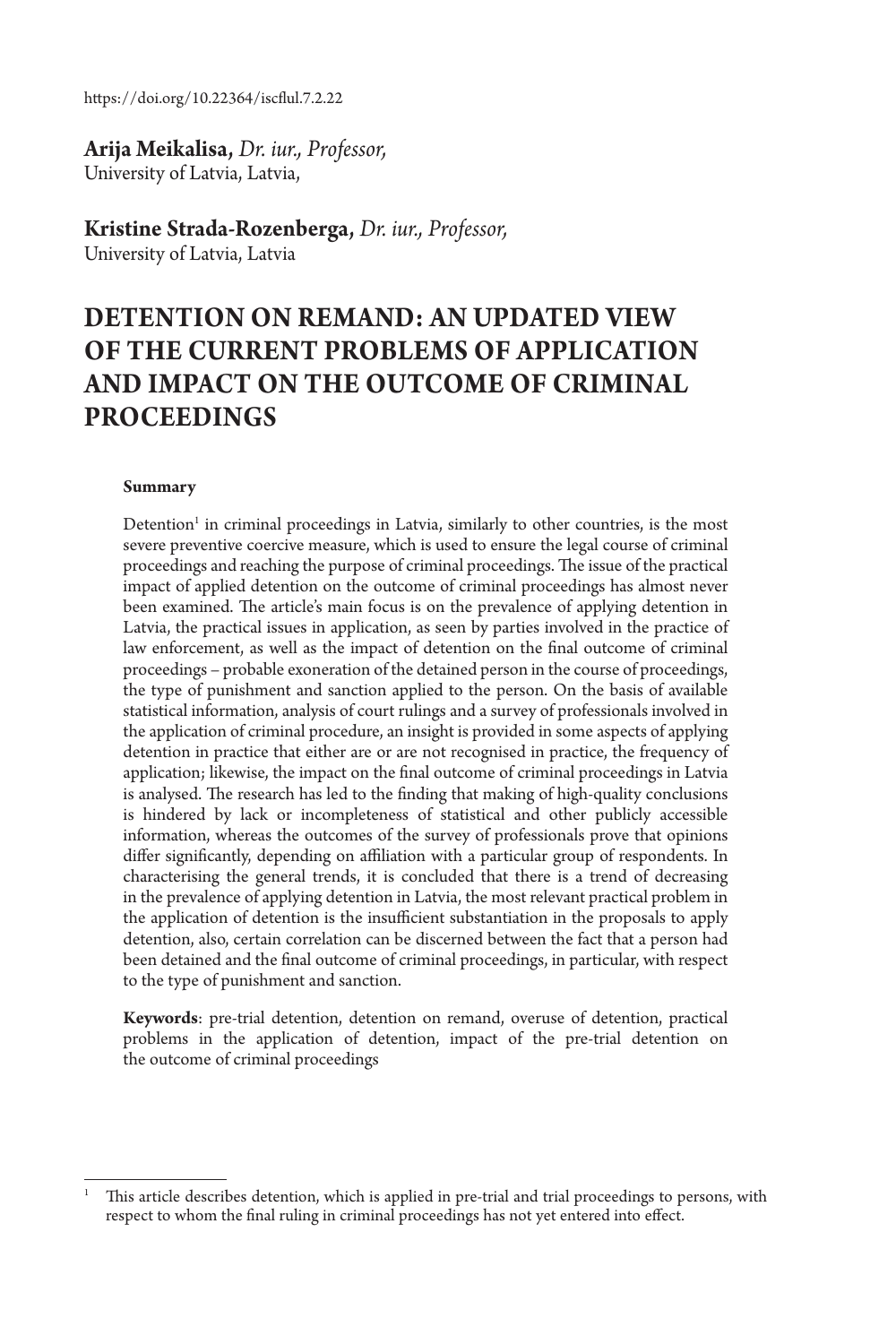### **Introduction**

In Latvia, legal regulation on detention as one of the coercive measures linked to the deprivation of liberty, is included in Chapter 15 of the Criminal Procedure Law2 (hereafter – CPL). Similarly to other countries, in Latvia detention is viewed as the most severe of security measures that is applicable to a suspect or an accused only if there is a valid opinion that other security measures will be unable to ensure an appropriate course of criminal proceedings. In 2015, the General Assembly of the Council of Europe, examining the matter of applying detention and adopting the resolution "Abuse of pretrial detention in States Parties to the European Convention on Human Rights"3 , once again noted that application of detention as a coercive measure was admissible only as an exception. Likewise, it was recognised "that the laws of most Member States are generally in line with European Convention on Human Rights standards, but their application by the prosecutorial authorities and the courts is frequently not". Examination of the legal regulation on detention in Latvia allows recognising that, in general, it complies with the human rights standards set in Europe. Some relatively minor deficiencies can be identified in it, for example, uncertainty regarding the possibility to apply detention to persons, who have committed a less serious crime while being minors. Several proposals for improvements could be advanced for a discussion. For instance, expanding the application of bail as an alternative to detention, which, however, should be carefully considered, taking into account also the negative experience of other countries related to possible socially more unfair treatment of persons in a poorer financial situation<sup>4</sup>. Likewise, the matter of mitigating "the regime" of detention could be worth discussion because currently, in several aspects, it can be equalled to or is even more severe than that of a closed prison<sup>5</sup>. The opinion can be upheld that

<sup>2</sup> Criminal Procedure Law. Available at: https://likumi.lv/ta/en/en/id/107820 [last viewed November 1, 2019].

<sup>3</sup> Resolution 2077 (2015)1 Abuse of pretrial detention in States Parties to the European Convention on Human Rights Available at: http://semantic-pace.net/tools/pdf.aspx?doc=aHR0cDovL2Fzc 2VtYmx5LmNvZS5pbnQvbncveG1sL1hSZWYvWDJILURXLWV4dHIuYXNwP2ZpbGVpZD 0yMjIwNiZsYW5nPUVO&xsl=aHR0cDovL3NlbWFudGljcGFjZS5uZXQvWHNsdC9QZGYv WFJlZi1XRC1BVC1YTUwyUERGLnhzbA==&xsltparams=ZmlsZWlkPTIyMjA2 [last viewed November 1, 2019].

See, for example, Hopkins B., Bains C. H., Doyle C. Principles of pretrial release: reforming bail without repeating its harms. *Journal of Criminal Law & Criminology*, Vol. 108, No. 4, 2018, pp. 679– 700. Available at: http://datubazes.lanet.lv:3537/ehost/detail/detail?vid=0&sid=fbbfdcb6-0155- 4e0b-93ac-60c8e2409ae3%40sdc-v-sessmgr02&bdata=JnNpdGU9ZWhvc3QtbGl2ZQ%3d%3d#A

To compare, see: The restrictions set for a person at an institution for deprivation of liberty while serving the sentence – Sentence Execution Code of Latvia. Available at: https://likumi.lv/ ta/en/en/id/90218 [last viewed November 1, 2019]; Internal Regulations of an Institution for Deprivation of Liberty, Available at: https://likumi.lv/ta/id/136495-brivibas-atnemsanas-iestadesieksejas-kartibas-noteikumi [last viewed November 1, 2019]. The restrictions set for a person at an institution for deprivation of liberty while in detention – Law On the Procedures for Holding under Arrest. Available at: https://likumi.lv/ta/en/en/id/138990 [last viewed November 1, 2019]. Internal Regulations of a Remand Prison. Available at: https://likumi.lv/ta/id/167184-izmeklesanas-cietuma-ieksejas-kartibas-noteikumi [last viewed November 1, 2019].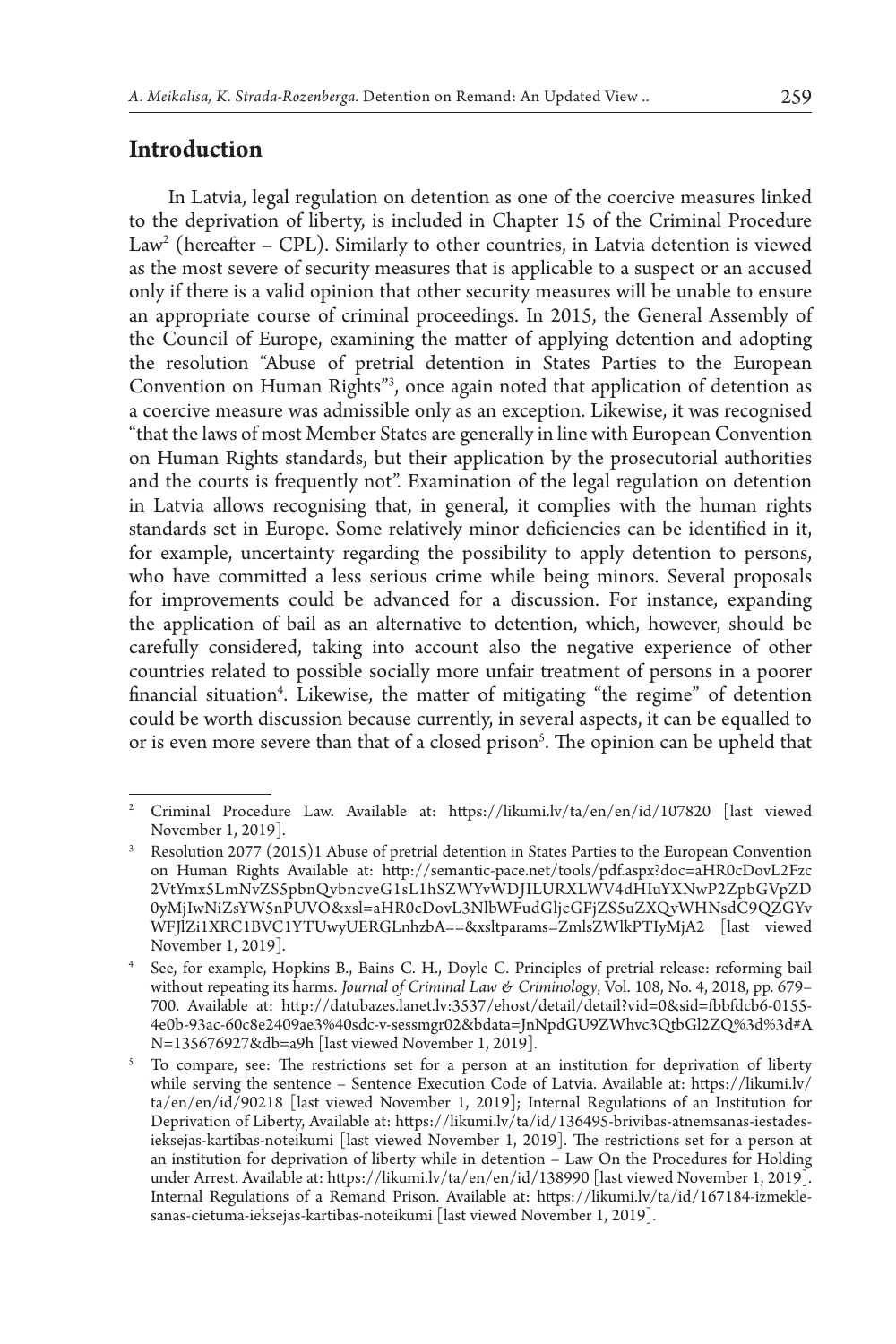"Since pre-trial detainees have not yet been convicted, it seems incomprehensible why they should be treated as if they have been", as well as the concern regarding the compliance of this treatment with the presumption of innocence $\rm ^6$ .

However, in this article, we aimed to focus on the second aspect, i.e., the prevalence of applying detention in practice and relevant problems, whereof the General Assembly of the Council of Europe, assessing the general situation in the CE Member States in 2015, has recognised that overuse of detention and application of it incompatibly with its legal purpose exist and are widespread.

What is the situation like in Latvia – is detention widely applied and what are the trends in its application? What are the problematic situations that the professionals, involved in the practical course of criminal proceedings, identify in the application of detention? Likewise, the question – does the fact *per se* that detention had been applied have or does not have an impact on the final outcome of criminal proceedings? These are the questions, answers to which were sought in this research, the outcomes of which are presented in this publication.

In the course of the research, foreign and international studies on the particular issue have been identified and reviewed, as well as supplemented with the accessible statistics on the Latvian situation, rulings by the Latvian courts, and also the data from surveying professionals practically involved in criminal proceedings.

It must be recognised that rulings- and statistics-based analysis in Latvia is significantly hindered due to several circumstances, mainly, inaccessibility of information for analysis and the fact that accessible sources as to their nature are not sufficiently informative. Hence, research is significantly hindered and, in some aspects, event made impossible by the absence of qualitative statistical data on several matters, for example, refusals to satisfy the request to apply detention and their rate, the number and proportion of persons, who had been detained previously and who have been sentenced to deprivation of liberty, in the total number of persons sentenced to deprivation of liberty7 , "unconvincing" statistics with respect to the application of detention and its replacement by bail. Likewise, a significant, although objectively justified, an obstacle is the fact that rulings on applying detention are not publicly accessible. Research is also significantly hindered by the fact that, in Latvia, since mid-2017, the possibility has been envisaged that the final court's judgement may be also prepared in the so-called abbreviated form<sup>8</sup>, which often is useless for research purposes due to very small amount of information included in it (for example, often such judgements do not comprise the profile of the sentenced person, which prevents the researcher from assessing the appropriateness of the applied sanction, etc.).

<sup>6</sup> Lippke R. L. Preventive Pre-trial Detention without Punishment. Res Publica, 20:111, 2014, p. 112 Available at: https://doi.org/10.1007/s11158-013-9234-6 [last viewed November 1, 2019].<br>This kind of statistical information is not available. Likewise, in the course of conducting the re-

search, the absence of it was confirmed by persons responsible for statistical data in various areas (Information Centre of the Ministry of the Interior, the Court Administration, the Prison Administration).

See CPL Section 530.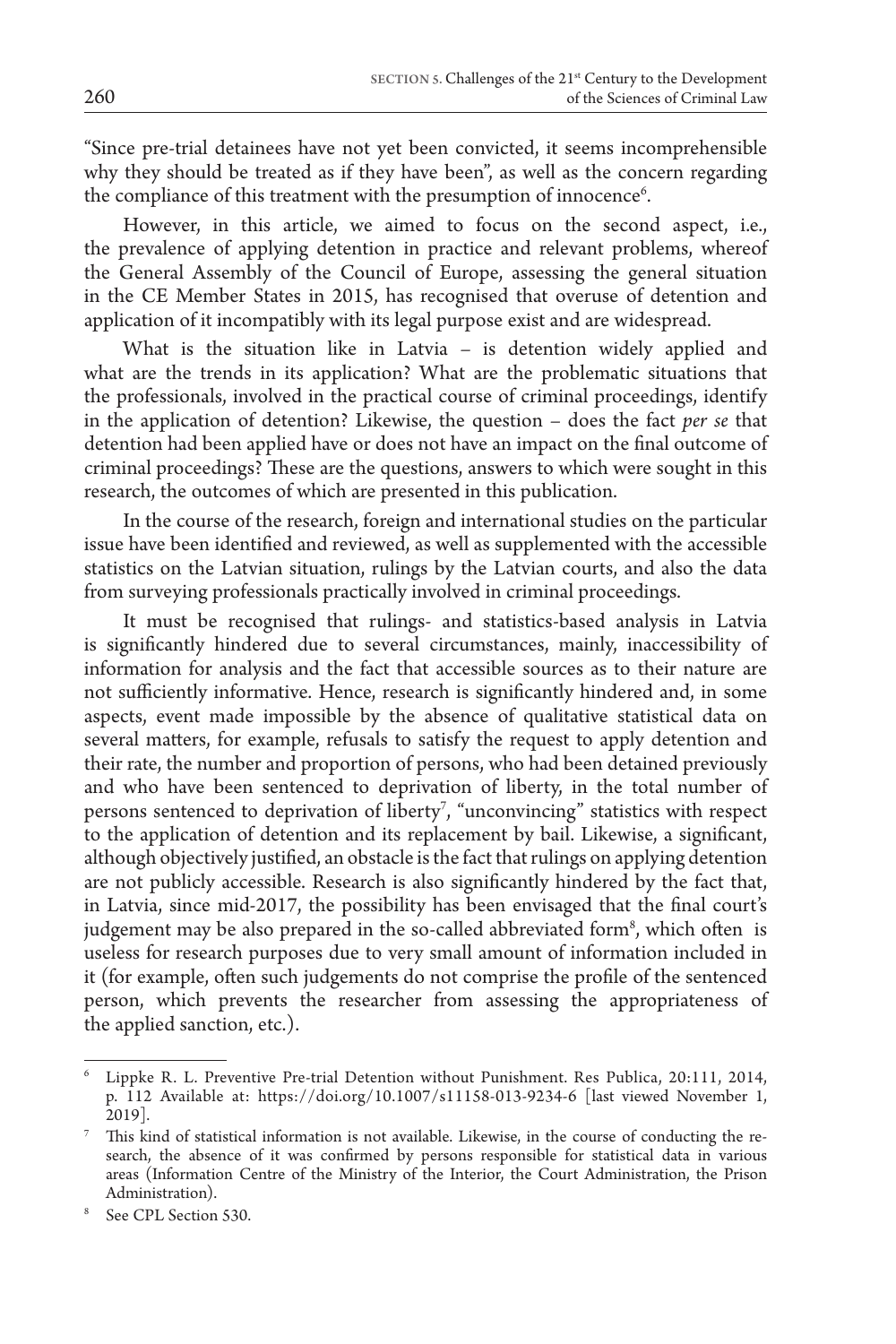Notwithstanding the insufficient accessibility of statistical data and rulings useful for analysis, the research was not discontinued and attempts were made to identify the problematic situations by analysing the available information as well as by surveying practitioners. In the course of the research, 274 rulings of first instance court that had entered into force <sup>9</sup> pertaining to six criminal offences, freely chosen, envisaged in the Criminal Law10 (hereafter **–** CL) were analysed. Those judgements that at the moment when the research was concluded, i.e., 30 September 2019, for the period from 1 October 2018 until 30 September 2019, were available in the database of anonymised rulings<sup>11</sup> were analysed. The following data characterise the lawyers involved in the survey on the practical application of criminal procedure: the survey was conducted by using Google survey tool, 380 practitioners responded, among them – 121 advocates, 105 investigators, 87 prosecutors, 53 judges, and 10 investigative judges.

### **1. Prevalence of applying detention**

Excessive application of detention (overuse and abuse of pre-trial detention) may be viewed in the context of overuse of the criminal justice system, which, validly, has been foregrounded as a problem in Europe<sup>12</sup>.

In the course of the research, the practitioners were also asked to give their opinion regarding the frequency of applying detention in Latvia. The responses revealed a lack of consensus in groups of various respondents, depending on the are a of their professional employment (by the way, this trend is also observed in responses to other questions in the questionnaire).

Respondents were given the opportunity to rate the application of detention in Latvia by choosing one of the following responses: 1) much too frequently; 2) more than it would be necessary, 3) in accordance with the need, 4) more rarely than it would be necessary, 5) much too rarely, or to provide another assessment.

The analysis of all responses shows that 38 % of respondents recognise that detention is applied in accordance with the need, whereas the remaining point to inappropriate application, by applying either too frequently or too rarely. There are more of those who consider that detention in Latvia is applied too frequently, compared to ones who believe that detention should be applied more frequently (see Figure 1).

See the list of judgements in Bibliography section below.

<sup>&</sup>lt;sup>10</sup> Criminal Law. Available at: https://likumi.lv/ta/en/en/id/88966 [last viewed November 1, 2019].

See https://manas.tiesas.lv/eTiesasMvc/nolemumi [last viewed November 1, 2019].

 $12$  See in greater detail the fundamental study of this issue – Overuse in Criminal Justice System. On Criminalization, Prosecution and Imprisonment. United Kingdom: Interesentia Ltd, 2019.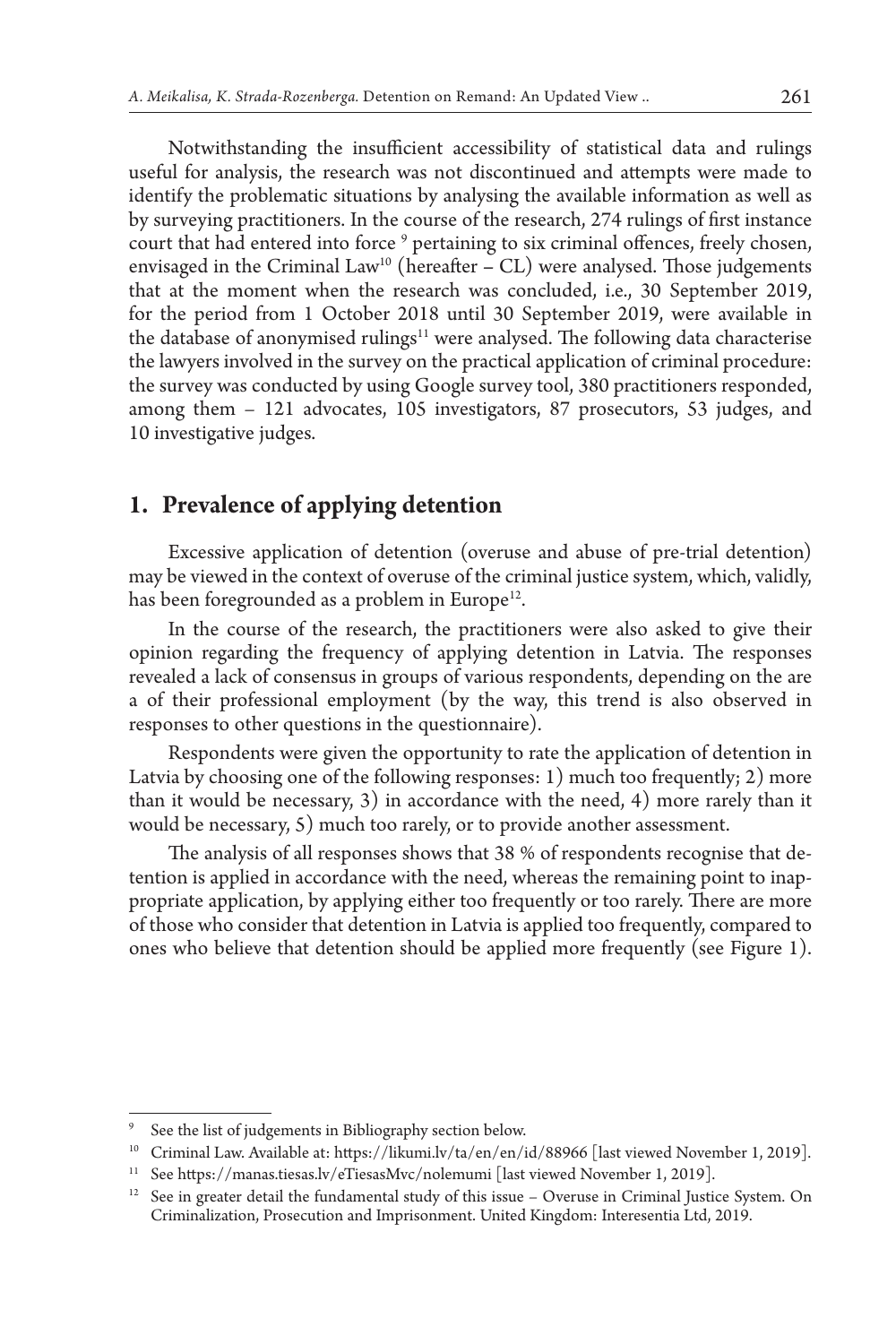

**Figure 1. Prevalence of applying detention – All respondents**

Assessments provided by various groups of respondents differ significantly (see Figures 2, 3, 4, 5, 6).



**Figure 6. Prevalence of applying detention – Advocates**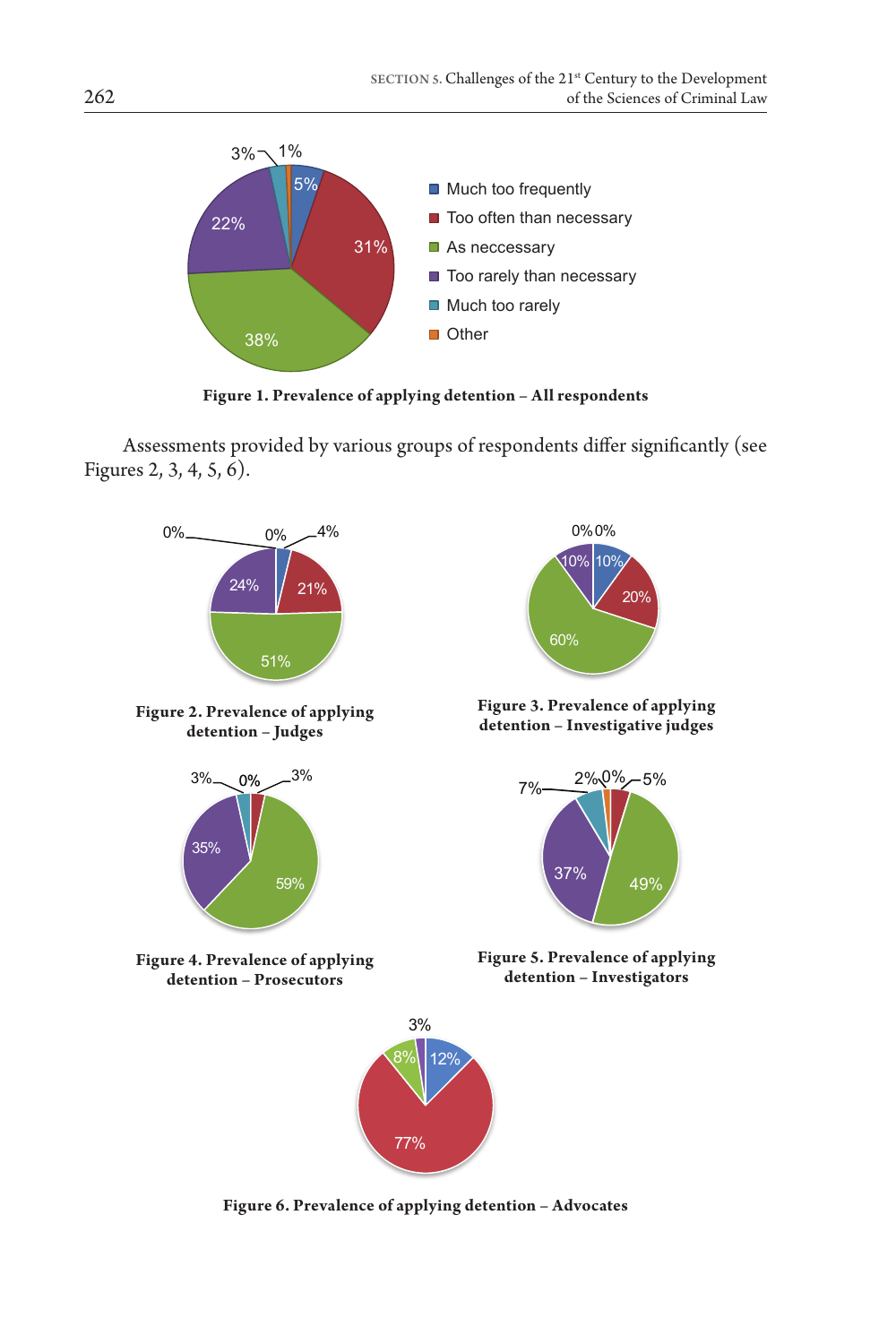We see that detention is perceived as being overused in Latvia in the majority of cases  $(77 % + 12 %)$  by advocates, i.e., the persons who are basically involved in providing defence, whereas 38 % of prosecutors and 44 % of investigators believe that detention is applied more rarely than it would be necessary or much too rarely. As regards judges (including investigative judges, whose competence includes the application of detention during the pre-trial proceedings), the majority of them  $(51 % and 60 %)$  are of the opinion that detention is applied in accordance with the need. At the same time, a sufficiently large number of judges see the application of detention contrary to the need **–** admitting both too rare and too frequent application thereof. Hence, it can be concluded that the respondents' assessment of the prevalence of applying detention is not homogenous and should be linked to different impressions related to affiliation with a certain criminal procedural "role".

The numbers revealing the dynamics of prison inmates (including those held in detention)<sup>13</sup> in Latvia, reveal a positive trend  $-$  in absolute numbers, there is a constant trend in decreasing prevalence of applying detention (see Figure 7). The same applies to changes in the total number of prison inmates – minors.



**Figure 7. Dynamics in the number of prison inmates**

Not very rapidly, yet the proportion of detained persons among prison inmates is also decreasing. Thus, in 2014 it was 31 %, whereas in 2018 – 28 %. However, it has to be noted that looking at the situation in the cross-section of decades, this trend is far from being unequivocal, because, interestingly, immediately after restoration of independence, i.e., on 01.01.1991, percentage-wise the proportion of detained persons among prison inmates in general was 28 %, whereas, for example,

<sup>13</sup> See statistical data available on the homepage of the Prison Administration: Ieslodzījuma vietu pārvaldes publicējamā statistika 2018, and the homepage of the Central Statistical Bureau: https:// www.csb.gov.lv/lv/statistika/statistikas-temas/socialie-procesi/likumparkapumi/tabulas/skg090/ cietumos-esoso-personu-skaits-gada-beigas [last viewed November 1, 2019].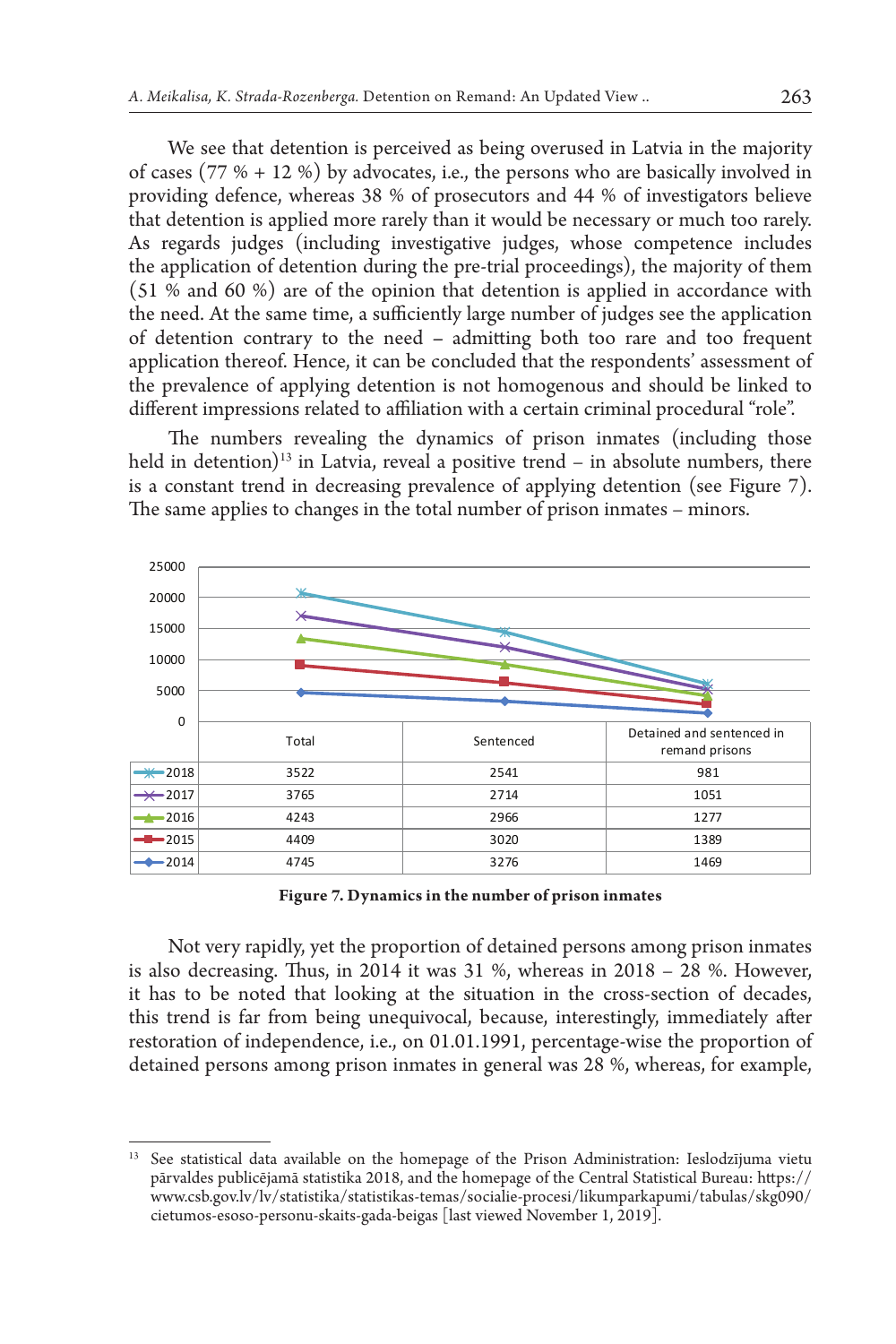



**Figure 8. Changes in the number of minor prison inmates**

In a project co-financed by the European Union and the Council of Europe, an effective tool for assessing detention has been developed<sup>15</sup>. It can be used to identify the most important statistical indicators and problematic situations in legal application, as well as to examine a particular country in a comparative context. The Council of Europe Annual Penal Statistics, better known as SPACE, occupies a significant place in using it.

Notwithstanding, in general, the significant progress made, in accordance with the Council of Europe Annual Penal Statistics with respect to applying detention (SPACE I) for the year  $2018^{16}$ , evaluation of Latvia is above the median and also above the average.

With respect to the proportion of prison inmates among population (number of prison inmates per 10 000 inhabitants) (see Table 1).

| Median |       | Latvia Lithuania Estonia Germany Finland Poland Russian Average |       |      |      |       |       |              |
|--------|-------|-----------------------------------------------------------------|-------|------|------|-------|-------|--------------|
| in     |       |                                                                 |       |      |      |       |       | $\mathbf{m}$ |
| Europe |       |                                                                 |       |      |      |       |       | Europe       |
| 102.5  | 194.6 | 234.9                                                           | 191.4 | 77.5 | 51.1 | 194.4 | 418.3 | 123.7        |

| I<br>I<br>۰.<br>.<br>--<br>×<br>- - |  |
|-------------------------------------|--|
|-------------------------------------|--|

<sup>14</sup> Zahars V. Kriminālpolitika:mūsdienu tendencies un procesi. Daugavpils, Daugavpils universitātes Akadēmiskais apgāds, 2018, pp. 143–144.<br><sup>15</sup> Pre-trial detention assessment tool. Available at: https://rm.coe.int/pre-trial-detention-assessment-

tool/168075ae06 [last viewed November 1, 2019].

<sup>&</sup>lt;sup>16</sup> Aebi M. F. & Tiago M. M. SPACE I – 2018 – Council of Europe Annual Penal Statistics: Prison populations. Strasbourg: Council of Europe. 2018. Available at: http://wp.unil.ch/space/ files/2019/06/FinalReportSPACEI2018\_190611-1.pdf [last viewed November 1, 2019].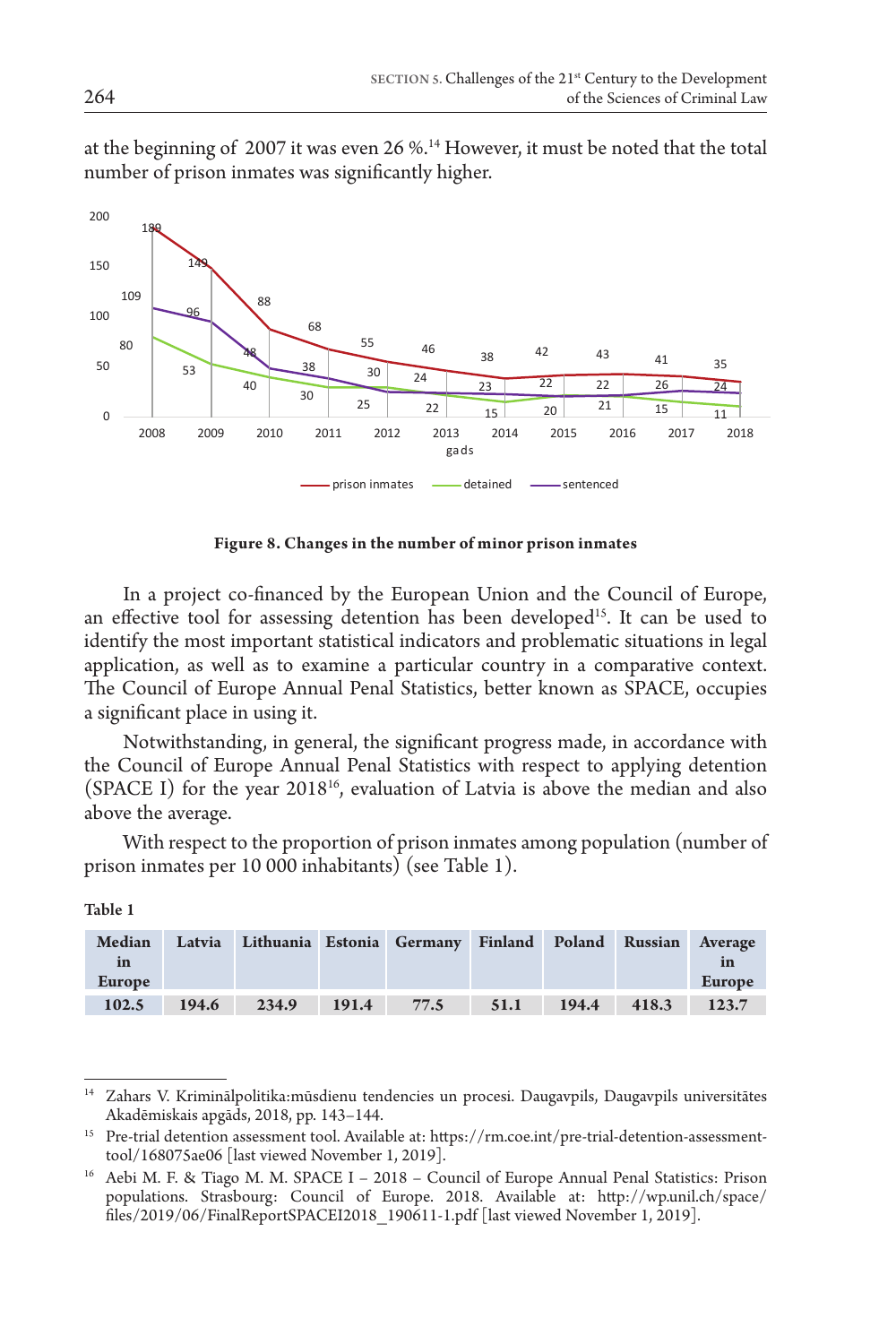Admittedly, with respect to the proportion of prison inmates among population, Latvia's indicators are presentable (see Table 2).

| - - | I<br>.<br>۰.<br>× |  |
|-----|-------------------|--|
|     |                   |  |

|                          | Latvia  | Lithuania | <b>Estonia</b> | <b>Germany</b> | Finland | Poland  | <b>Russia</b> |
|--------------------------|---------|-----------|----------------|----------------|---------|---------|---------------|
| Dynamics<br>2014-2018, % | $-34.8$ | $-2.5$    | $-29.9$        | $-14.7$        | $-23.4$ | $-10.9$ | $-32.4$       |
| Dynamics<br>2016-2018, % | $-8.4$  | $-3.8$    | $-5.7$         | $-1.1$         | $-9.9$  | 3.2     | No data       |

With respect to the proportion of detained % among prison inmates, see Table 3.

Table 3

| <b>Median</b> | Latvia | Lithuania Estonia Germany Finland Poland |      |      |      |     | Russia  | Average      |
|---------------|--------|------------------------------------------|------|------|------|-----|---------|--------------|
| $\mathbf{m}$  |        |                                          |      |      |      |     |         | $\mathbf{m}$ |
| Europe        |        |                                          |      |      |      |     |         | Europe       |
| 22.4          | 27.9   | 9.3                                      | 15.5 | 21.6 | 20.5 | 9.8 | No data | 26.0         |

• With respect to mortality among prison inmates, see Table 4.

Table 4

|                                 | in<br>Europe |      | Median Latvia Lithuania Estonia Germany Finland Poland Russia Average |                         |      |     |      |     | in<br><b>Europe</b> |
|---------------------------------|--------------|------|-----------------------------------------------------------------------|-------------------------|------|-----|------|-----|---------------------|
| <b>Total</b>                    | 26.3         | 31.9 | 50                                                                    | 15.8                    | 25.4 | 7.1 | 14.8 | 51  | 31                  |
| <b>Of</b><br>these,<br>suicides | 5.5          | 8    | 7.6                                                                   | $\overline{\mathbf{4}}$ | 11.8 | 7.1 | $-3$ | 5.1 | 10.8                |

Whereas an assessment below the European median for 2018 Latvia has received with respect to the following conditions:

• Costs per prison inmate (see Table 5).

Table 5

|              |      | Median Latvia Lithuania Estonia Germany Finland Poland Russia Average |      |       |       |      |     |              |
|--------------|------|-----------------------------------------------------------------------|------|-------|-------|------|-----|--------------|
| $\mathbf{m}$ |      |                                                                       |      |       |       |      |     | $\mathbf{m}$ |
| Europe       |      |                                                                       |      |       |       |      |     | Europe       |
| 66.5         | 36.4 | 23.3                                                                  | 49.8 | 131.8 | 180.2 | 26.9 | 2.5 | 128          |

• Proportion of foreigners among prison inmates.

Indeed, it must be admitted that the number of foreigners among prison inmates in Latvia is pronouncedly low (see Figure  $9<sup>17</sup>$ ), hence, actually, there are no current problems linked to this condition.

<sup>&</sup>lt;sup>17</sup> Statistical data available on the homepage of the Prison Administration: Ieslodzījuma vietu pārvaldes publicējamā statistika 2018 [last viewed November 1, 2019].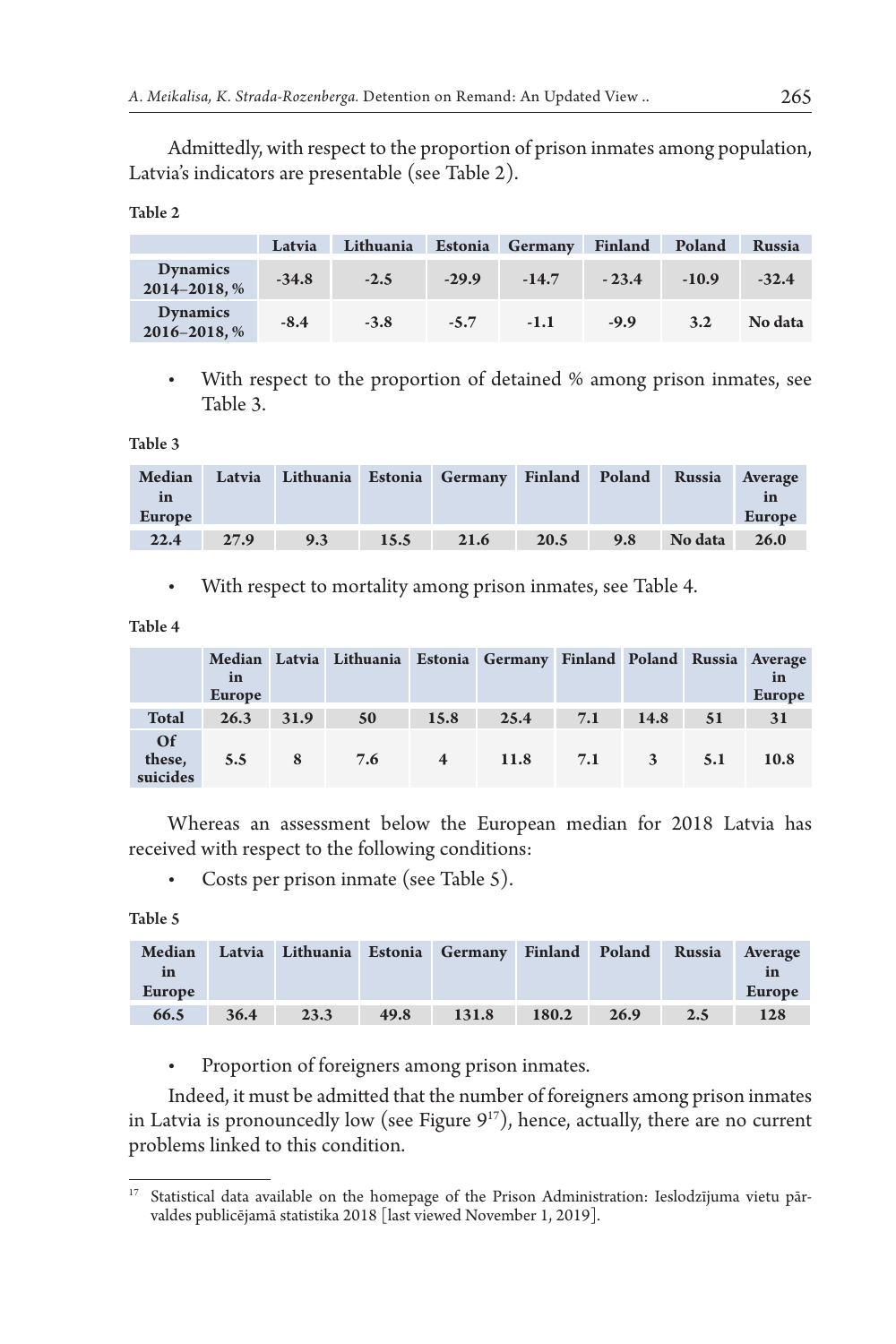

**Figure 9. Number of foreign prison inmates at the end of 2018**

Unfortunately, it must be admitted, that it is impossible to assess the average length of detention, reoccurrence and other data in Latvia, since the respective statistics do not exist.

Summing up the outcome of research thus far regarding prevalence of detention in Latvia, the following conclusions can be made:

- » Due to shortage of statistics, several parameters cannot be assessed, for example.
	- Application of detention and refusal to apply detention;
	- Average length of detention;
	- The number of detained persons in the total number of persons who have the right to defence;
- » To a large extent, the subjective attitude towards the application of detention is determined by the affiliation with a certain are a of professional activities;
- » There is a decreasing trend in the application of detention;
- » There is a decreasing trend in the proportion of detained persons among prison inmates;
- » Many statistical indicators in Latvia are still above the median and also above the average indicator in Europe, which leaves room for improving the application of detention in practice.

Undeniably, since 2015, when the General Assembly of the Council of Europe adopted the resolution, the situation in Latvia has considerably improved; however, the country still remains in the group of CE countries, where frequent application of detention is observed, and this leads to the recognition that improvements are still required, *inter alia*, possibly, those that GA of CE at the time included in its recommendation, specifically: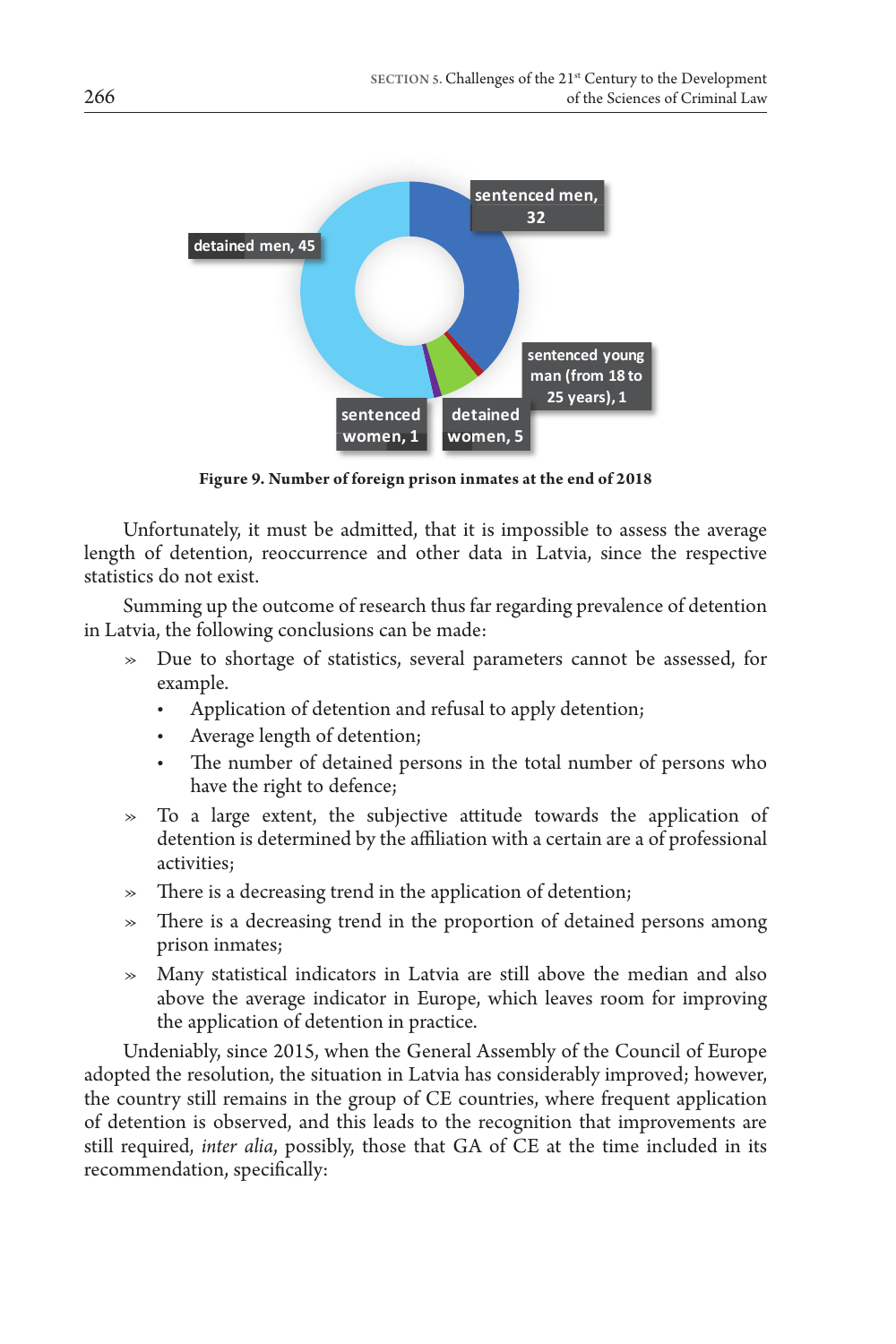- » implement measures aimed at reducing pre-trial detention, including the following:
	- raising awareness among judges and prosecutors of the legal limits placed on pre-trial detention by national law and the European Convention on Human Rights and of the negative consequences of pretrial detention on detainees, their families and on society as a whole;
	- ensuring that decisions on pre-trial detention are taken by more senior judges or by collegiate courts and that judges do not suffer negative consequences for refusing pre-trial detention in accordance with the law;
	- ensuring greater equality of arms between the prosecution and the defence, including by allowing defence lawyers unfettered access to detainees, by granting them access to the investigation file ahead of the decision imposing or prolonging pre-trial detention, and by providing sufficient funding for legal aid, including for proceedings related to pre-trial detention;
- » take appropriate measures to prevent "forum shopping" by prosecutors;
- » refrain from using pre-trial detention for purposes other than the administration of justice and to release all detainees currently held for any abusive purposes or under any abusive procedure

# **2. Problem situations in practice of applying detention**

In research, the current problematic issues in applying detention were identified by finding out the opinion of lawyers involved in the practical application of criminal procedure – i.e., a survey. They were asked to provide their opinion on how prevalent (always / quite frequently / frequently / rarely / very rarely / never) the following situations were:

- » Insufficiently substantiated proposals to apply detention;
- » Insufficiently substantiated decisions on applying detention;
- » Too strict (and / or unfeasible in practice) legal requirements with respect to the application of detention;
- » Application of detention that is inappropriate for the actual situation (detention applied without need);
- » Refusals to apply detention that are inappropriate for the actual situation (detention is not applied, although it was necessary);
- » Materials that substantiate detention are not shown to the defence providers.

The assessment of survey outcomes allows to conclude that advocates are the subgroup of respondents that holds the most critical views, whereas the investigative judges are the least critical. Respondents held radically different opinions regarding some positions, depending on the particular group they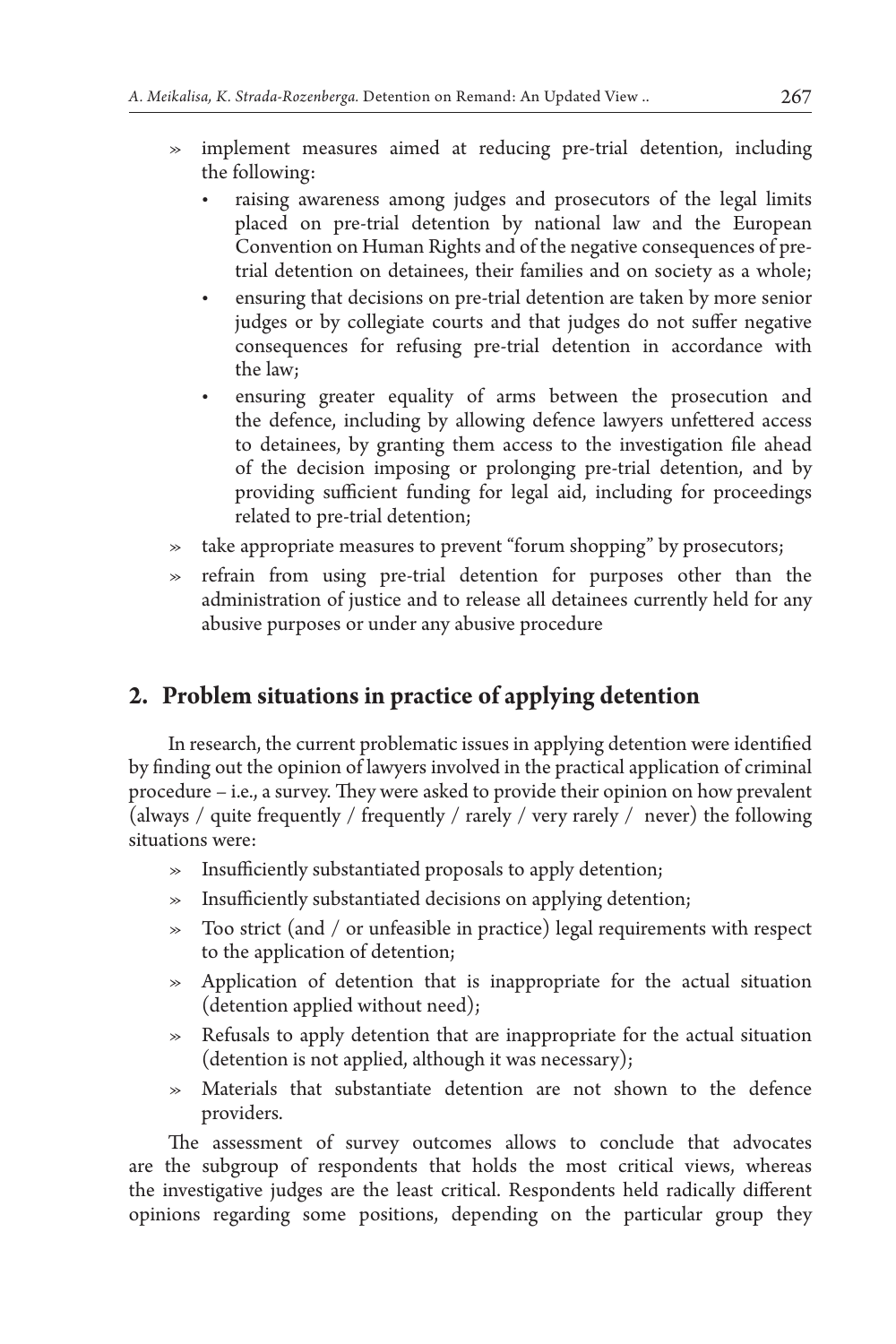belonged to. All groups of respondents, except investigators, saw insufficiently substantiated proposals to apply detention as the most prevalent situation from the entire list. According to the lawyers, almost as prevalent was the failure to show the investigation file to defence providers. All the groups of respondents indicated that the least prevalent was inapplication of detention or inappropriate application with regard to the actual situation (this opinion was not shared by advocates).

Turning to a slightly more detailed assessment of some problem situations, almost all the groups of respondents noted the prevalence of insufficient substantiation of the proposal to apply detention (i.e., a procedural document whereby, in Latvia, during the pre-trial proceedings, the official in charge of the proceedings proposes to the investigative judge to apply detention to a particular person). Graphical presentation of the summary of opinions is provided in Figure 10 below, showing the variants of responses in % amongst all the responses in the respective subgroups of respondents.



**Figure 10. Insufficiently substantiated proposals to apply detention (% break-down of respondents' answers)**

54 % of respondents assess this problem as prevailing often, very often or always; this opinion was shared by 51 % of all judges, 90 % of investigative judges, whose daily duties include review of such proposals, 38 % of prosecutors, 24 % of investigators (whose duties most often include preparing such proposals) and 91 % of advocates.

Comparatively, judges' decisions on applying detention are assessed much more positively because the prevalence of insufficiently substantiated decisions is assessed as significantly less common in all groups of respondents. Actually, only the majority of advocates assess it as a phenomenon that is observed often, very often or always, whereas in the other four groups of respondents it is assessed, with convincing majority % of voices, as being seen rarely, very rarely or never (see Figure 11).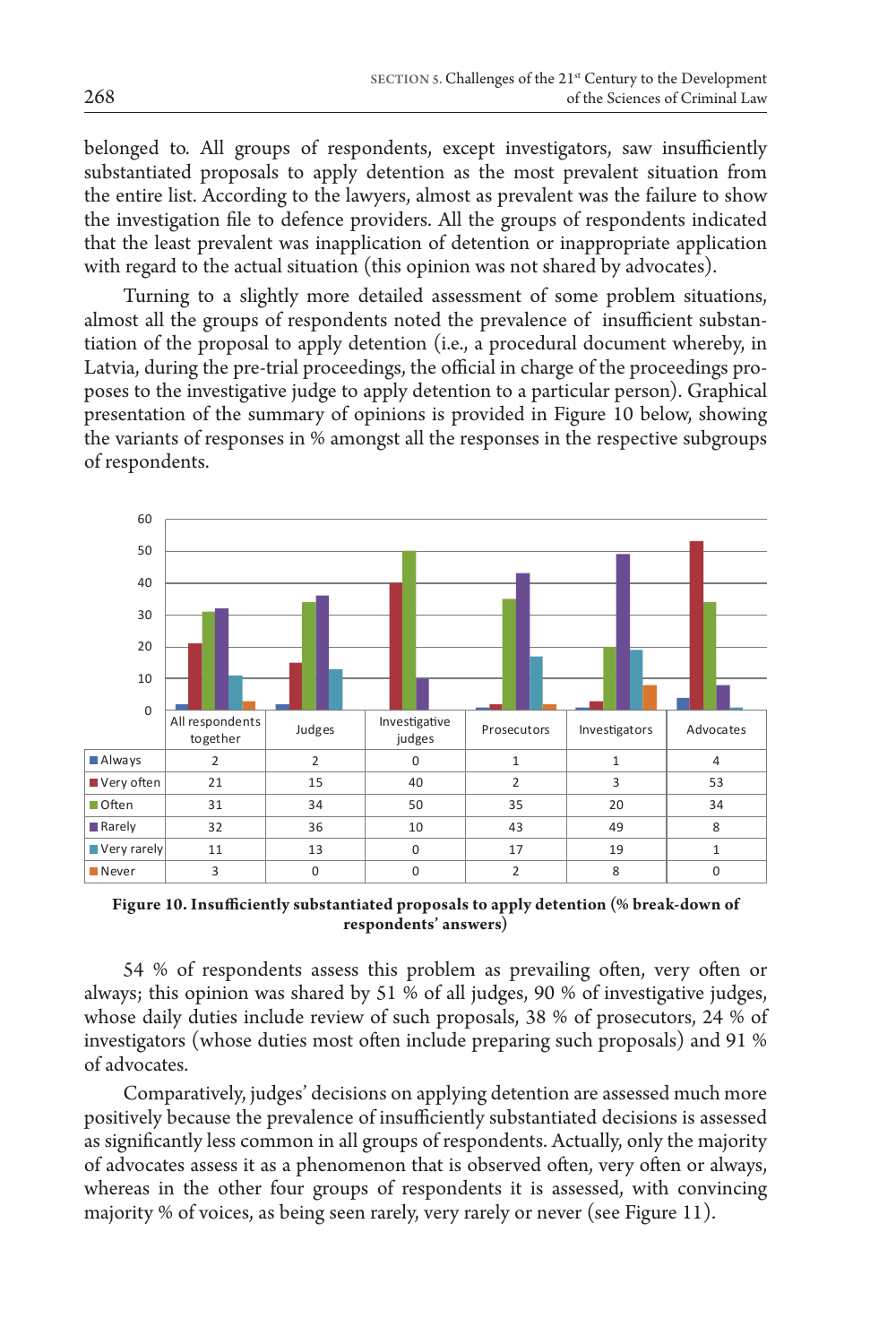

**Figure 11. Insufficiently substantiated decisions on applying detention (% break-down of respondents' answers)**

Excessive strictness of legal and practical requirements regarding proposals/ decisions on applying detention was assessed as rarely, very rarely or never prevalent by all groups of respondents. Likewise, application of/refusal of detention inappropriate for the actual situation was assessed in all groups of respondents as rarely, very rarely or never prevalent, except advocates, who did not uphold the others' view regarding the inappropriate application of detention (the majority believe that it is encountered often or very frequently).

The last problem that the respondents were requested to assess is vividly outlined in the judgement by ECHR, unfavourable for Latvia, in case *Miķelsons v. Latvia*18, i.e., the failure to show to defence providers the investigation file, by which application of detention is substantiated. It is not surprising that it is still perceived as a very topical problem by advocates, of which 79 % indicate that this problem is encountered often, very often or always. However, the answers provided by other groups of respondents attract interest. Thus, for example, investigative judges, whose direct job duties include the application of detention, also admit that this problem exists. However, the respondents from this group see the prevalence of this problem as rare or very rare (see Figure 12). At the same time, almost one-fifth of investigators, who, in the majority of cases, would have to ensure that the appropriate file materials are shown, indicate that the problem of not showing the investigation file is never encountered.

<sup>18</sup> ECHR judgment of 3 November 2015 in case *Miķelsons v. Latvia* (Application No. 46413/10). Available at: http://hudoc.echr.coe.int/eng?i=001-158350 [last viewed November 1, 2019].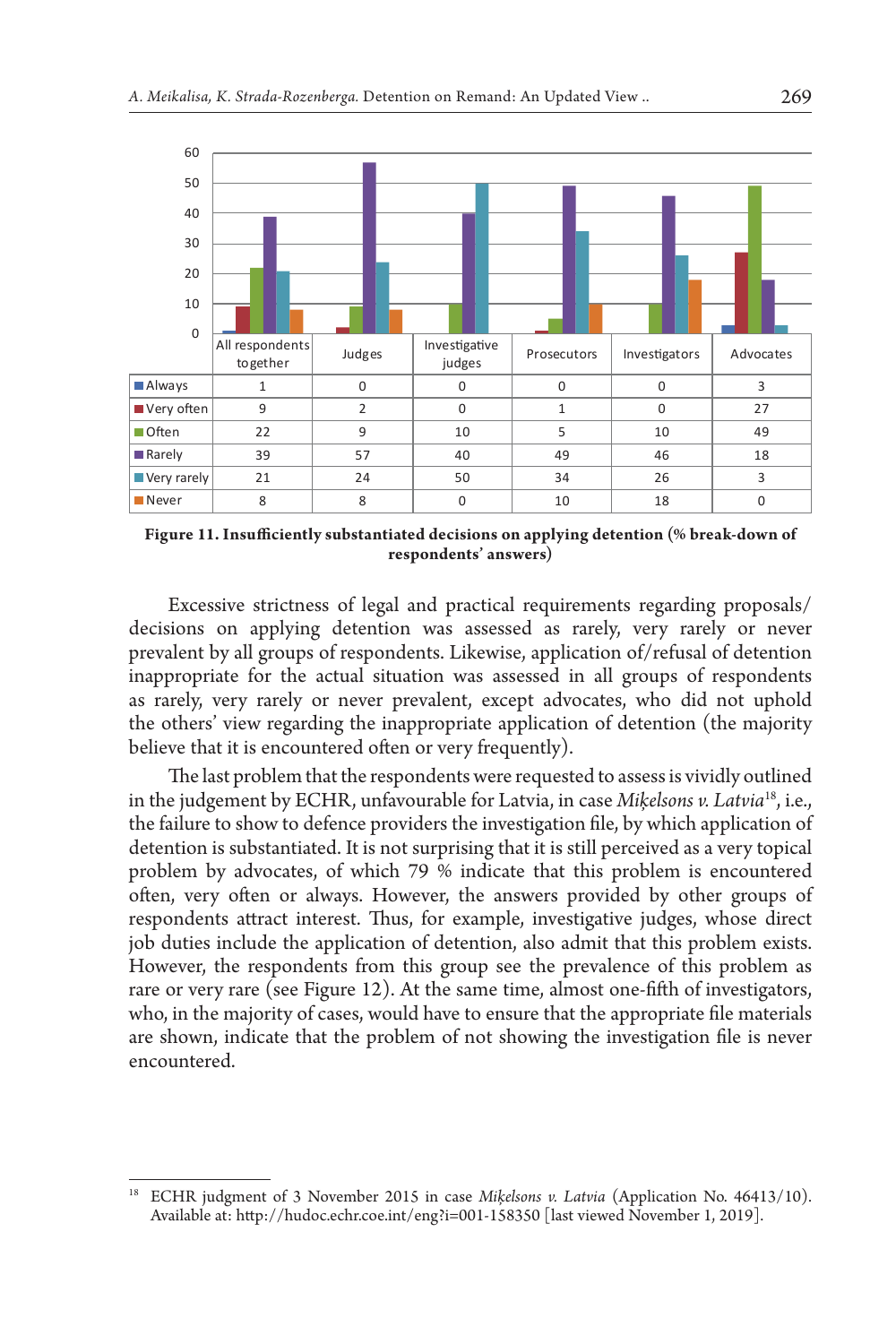

**Figure 12. Not showing the materials of the investigation file, which substantiate application of detention, to defence providers (% breakdown of respondents' answers)**

Summing up the outcome of survey, it can be concluded that the assessment of potentially possible problem situations among the respondents radically differed depending on the group of their professional affiliation, which, to a certain extent, proved the inability to distance oneself from one's own role in criminal proceedings and to provide an impartial assessment even in a situation, where opinions are expressed anonymously. In some measure, this can be explained because professionals associate particular problem situations with difficulties in performing obligations entrusted to them.

# **3. The impact of applied detention on outcome of criminal proceedings**

A categorical assessment has been expressed in literature: it is hard to see pretrial detention as anything other than pre-punishment – that is, as a preliminary for the real or further punishment of the accused that is believed to be more or less inevitable<sup>19</sup>. At this point, abstaining from strictly subscribing to opinion this categorical, the views expressed in literature can be supported, i.e., that the fact of applying detention may have an impact on the outcome of criminal proceedings. This can be manifested in various ways, for example, in the fact that a detained person in reality has more limited access to legal assistance or that his or her possibilities

<sup>19</sup> Lippke R. L. Preventive Pre-trial Detention without Punishment. *Res Publica*, 20:111, 2014, pp. 113–114; Available at: https://doi.org/10.1007/s11158-013-9234-6 [last viewed November 1, 2019].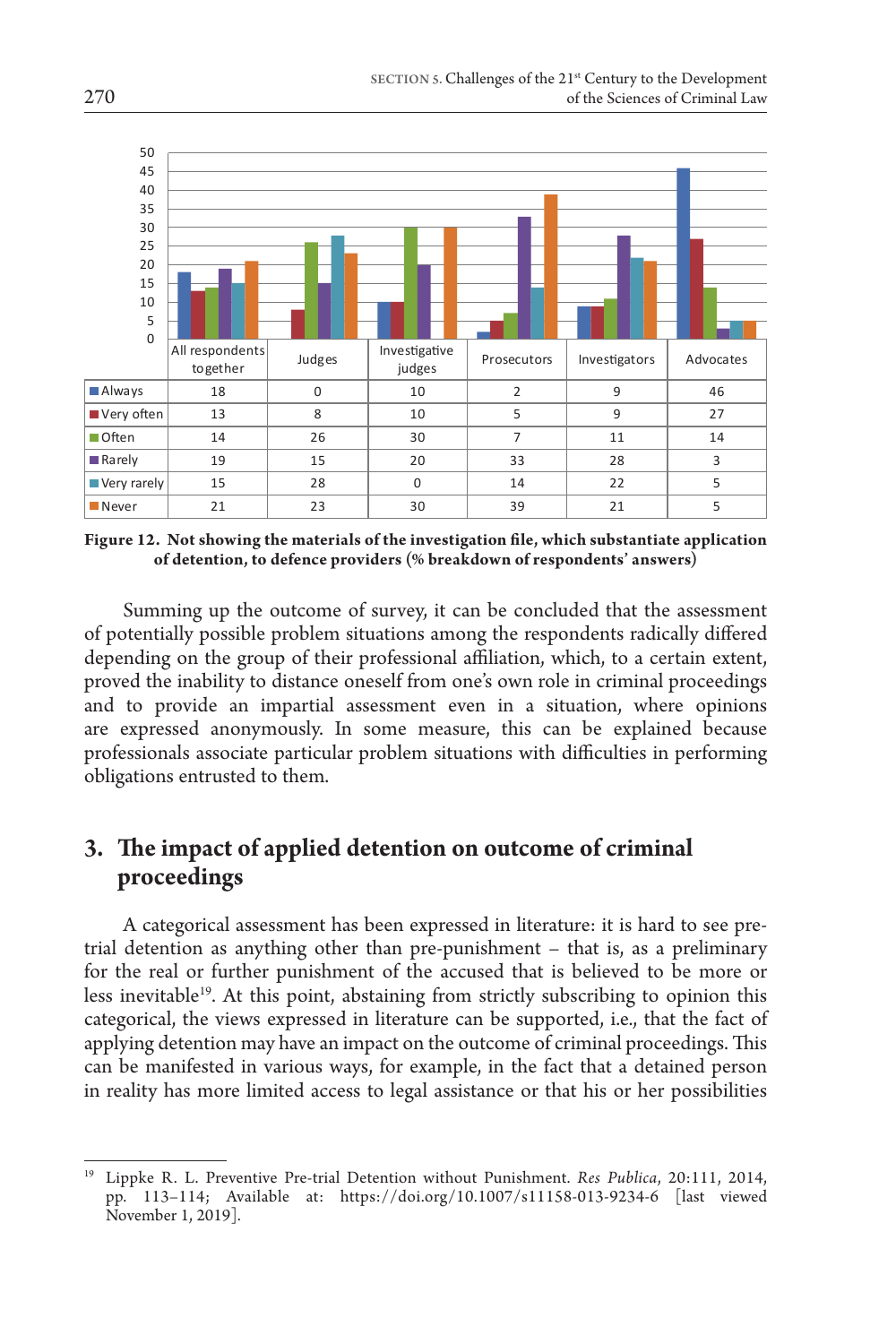to prepare for defence are, actually, restricted<sup>20</sup>. Likewise, that detained persons are more inclined to reach a plea agreement, based on the already mentioned decreased possibilities of legal assistance, as well as the wish for certainty<sup>21</sup>. Arguably, in the Latvian legal situation, which differs significantly from the US or Canada, not all these lines of influence will be equally important, however, undeniably, the detention of a person restricts his or her actual possibility to exercise his or her rights compared to a person who has not been detained. The authors will refrain from assessing how typical it is for Latvia, because that would require a more extensive research that, *inter alia*, requires existence of statistical data, access to relevant documents and persons.

The circumstance, which we have included in this study, is the relation between the fact of detention with the "measurable" final outcome of criminal proceedings – i.e., conviction or exoneration of a person and the type and scope sanction applied to the convicted person. Studies conducted in the USA show that detention has an independent impact on conviction/exoneration/type of punishment and the length of prison sentence<sup>22</sup>. The same findings can be found in literature about Canada<sup>23</sup>, Russia<sup>24</sup>. The impact of the fact that detention had been applied on the sentence has not been studied in Latvia. Objective grounds can be found for this, which have hindered analysis and drawing of conclusions also while conducting the current study, i.e., there was a lack of information to analyse. In Latvia, it is very difficult to conduct

<sup>&</sup>lt;sup>20</sup> See, for example, Sacks M. & Ackerman A. R. Bail and Sentencing: Does Pretrial Detention Lead to Harsher Punishment? *Criminal Justice Policy Review*, 25(1), 2014. p. 62. Available at: https:// doi.org/10.1177/0887403412461501 [last viewed November 1, 2019]; Lee J. G. To Detain or Not to Detain? Using Propensity Scores to Examine the Relationship Between Pretrial Detention and Conviction. *Criminal Justice Policy Review*, 30(1), 2019, pp. 128–152. Available at: https://doi.

<sup>&</sup>lt;sup>21</sup> Euvrard E., Leclerc C. Pre-trial detention and guilty pleas: Inducement or coercion? *Punishment & Society*, 2017, 19(5), pp. 525–542. Available at: https://doi.org/10.1177/1462474516670153 [last viewed November 1, 2019]; Lee J. G. To Detain or Not to Detain? Using Propensity Scores to Examine the Relationship Between Pretrial Detention and Conviction. *Criminal Justice Policy Review*, 30(1), 2019, pp. 128–152. Available at: https://doi.org/10.1177/0887403416668016 [last viewed November 1, 2019]; Petersen N. Do Detainees Plead Guilty Faster? A Survival Analysis of Pretrial Detention and the Timing of Guilty Pleas. *Criminal Justice Policy Review*, 2019, pp. 1–21. Available at: https://doi.org/10.1177/0887403419838020 [last viewed November 1, 2019].

<sup>22</sup> Sacks M. & Ackerman A. R. Bail and Sentencing: Does Pretrial Detention Lead to Harsher Punishment? *Criminal Justice Policy Review*, 25(1), 2014, p. 62. Available at: https:// doi.org/10.1177/0887403412461501 [last viewed November 1, 2019]; Lee J. G. To Detain or Not to Detain? Using Propensity Scores to Examine the Relationship Between Pretrial Detention and Conviction. *Criminal Justice Policy Review*, 30(1), 2019, pp. 128–152. Available at: https:// doi.org/10.1177/0887403416668016 [last viewed November 1, 2019]; Dobbie W., Goldin J., Yang C. The Effects of Pre-Trial Detention on Conviction, Future Crime, and Employment: Evidence from Randomly Assigned Judges. *The American Economic Review***,** Vol. 108(2), 2018, pp. 201–240. Available at: https://pubs.aeaweb.org/doi/pdf/10.1257/aer.20161503 [last viewed

<sup>&</sup>lt;sup>23</sup> Euvrard E., Leclerc C. Pre-trial detention and guilty pleas: Inducement or coercion? *Punishment & Society*, 19(5), 2017, p. 538. Available at: https://doi.org/10.1177/1462474516670153 [last viewed November 1, 2019].

<sup>24</sup> Titaev K. D. Pretrial detention in Russian criminal courts: a statistical analysis. *International Journal of Comparative and Applied Criminal Justice*, 41: 3, 2017, pp. 145–161, Available at: 10.1080/01924036.2016.1239117 [last viewed November 1, 2019].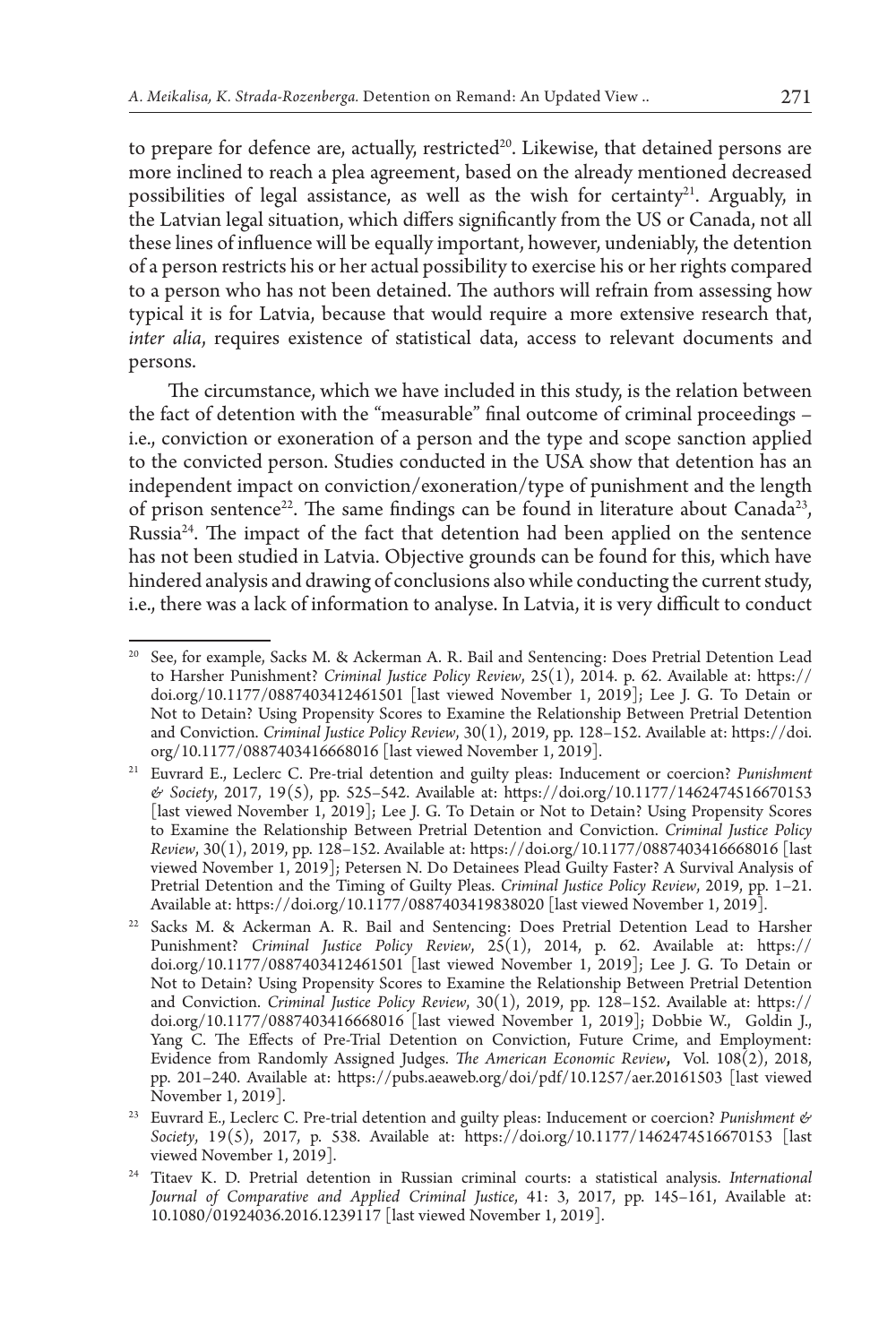an objective, numbers-based research because frequently statistical data are nonexistent, for example, there are no statistics on how many sentenced prison inmates had been or had not been detained previously. Obviously, this is one of the issues that require in-depth research, with ensured access to comprehensive information about individual persons who are in prisons, which exceeds the boundaries of this study.

In the framework of this research, to identify the situation, the publicly accessible information and information provided by the Prosecutor's Office of the Republic of Latvia about rehabilitated persons was analysed, practitioners' observations were collected, and a selection of court judgements was analysed.

The first aspect – the impact of detention on the adjudication of the matter in its merits – exoneration or finding a person to be guilty. The respondents in the survey were asked the question: Can you, on the basis of your professional observations, uphold the statement that, if a person had been detained, the possibility to be exonerated is lower compared to the case when the person had not been detained. The results are summarised in Figure 13.



**Figure 13**

As shown, the respondents' opinions differ significantly, depending on their "criminal procedural role". The connection between the application of detention and decreased possibilities to be fully or partially exonerated has been observed by the majority of advocates, whereas the representatives of all other groups of respondents, in the majority of cases, have not discerned this coincidence in their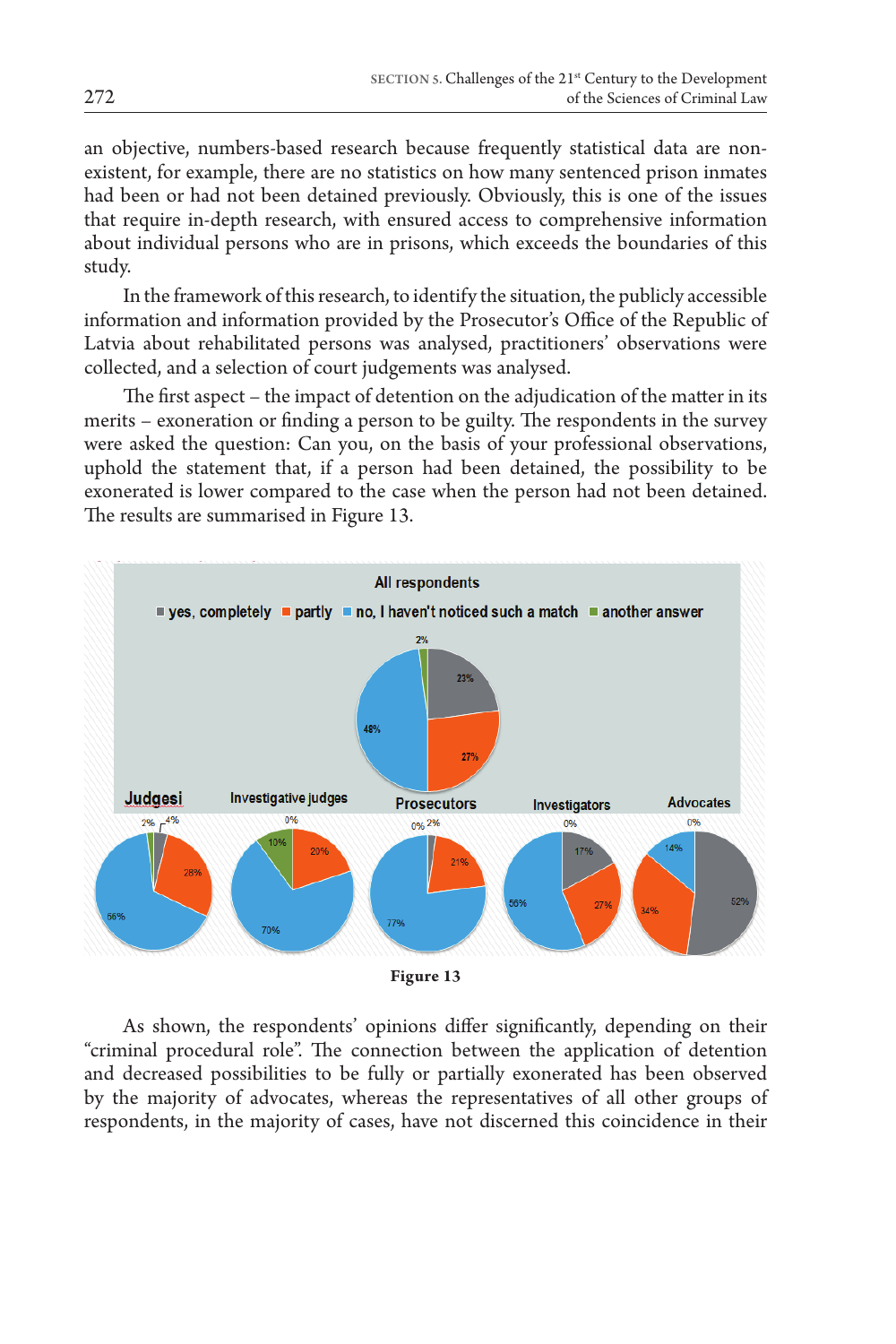professional life. The available statistical information on rehabilitated persons<sup>25</sup> during criminal prosecution and adjudication  $^{26}$  in 2015–2018 is shown in Table 6.

|                                                                                                                                  | 2015         | 2016                    | 2017     | 2018 |
|----------------------------------------------------------------------------------------------------------------------------------|--------------|-------------------------|----------|------|
| Exonerated persons and those, against whom<br>proceedings were terminated on rehabilitative<br>grounds, total                    | 339          | 301                     | 300      | 272  |
| including those, to whom detention was applied<br>during the proceedings                                                         | $\mathbf{8}$ | $\overline{\mathbf{4}}$ | 6        | 16   |
| including persons, who were exonerated or<br>the proceedings against whom were terminated<br>on rehabilitative grounds in court  | 104          | 102                     | 134      | 91   |
| including those, to whom detention was applied<br>during the proceedings                                                         | 6            | $\overline{\mathbf{4}}$ | 6        | 9    |
| including persons, the proceedings against<br>whom were terminated on rehabilitative<br>grounds during the pre-trial proceedings | 235          | 199                     | 166      | 181  |
| including those, to whom detention was applied<br>during the proceedings                                                         | $\mathbf{2}$ | $\mathbf{0}$            | $\bf{0}$ | 7    |

#### Table 6

As shown above, the number of exonerated persons during criminal prosecution and trial has decreased. At the same time, it must be admitted that, since 2016, the number of cases received for starting criminal prosecution has likewise decreased, and since  $2015$  – also the number of persons transferred to courts<sup>27</sup>. However, in percentage, the decrease in exonerated persons is many times more significant than the decrease in other statistical indicators. Thus, for instance, the number of persons transferred to a court, comparing 2018 and 2017, has decreased by 2.7 %, whereas the number of rehabilitated persons – by 32.1%. In 2018, the number of those rehabilitated persons, who had been detained during the proceedings, significantly increased.

In Latvia, information on the number or % of all the persons, to whom security measures can be applied and who had been detained, is not publicly accessible; hence, it is impossible to determine exactly, whether those, to whom detention had been applied, are exonerated as often / less often / more often compared to those who had not been detained. Very approximate calculations (taking into account the total number of

<sup>&</sup>lt;sup>25</sup> Statistical information on the performance outcomes of the Prosecutor's Office of the Republic of Latvia in 2018. Available at: http://www.prokuratura.gov.lv/lv/noderigi/gada-parskati [last viewed November 1, 2019], and information prepared by the Prosecutor's General Office upon the researchers' request – unpublished material.

 $^{26}\,$  Statistical data on persons who have been rehabilitated during the pre-trial proceedings is not publicly available.

<sup>&</sup>lt;sup>27</sup> Statistical information on the performance outcomes of the Prosecutor's Office of the Republic of Latvia in 2018. Available at: http://www.prokuratura.gov.lv/lv/noderigi/gada-parskati [last viewed November 1, 2019].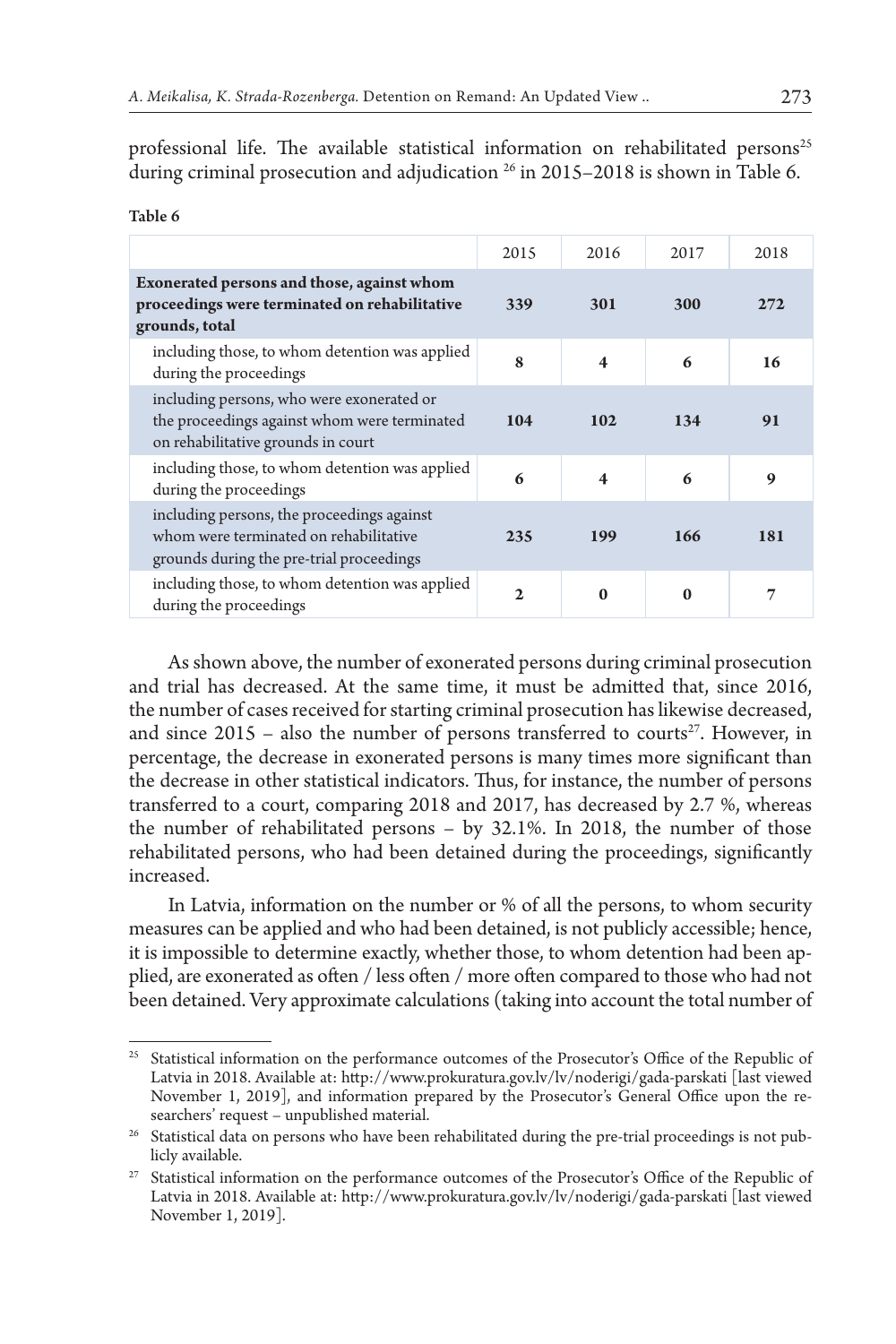persons, to whom in the respective year the status of a person with the right to defence has been applied<sup>28</sup> and the number of persons in remand prison) allow to conclude that detention had been applied to less than 8 % of the persons<sup>29</sup>, who had the right to defence. The proportion of detained persons in the total number of rehabilitated accused persons is, as follows: in 2018 – 17.6 %, in 2017 – 4.4 %, in 2016 – 3.9 %, in 2015 – 7.8 %, in 2014 – 2.5 %. Thus, the hypothesis can be advanced (although, to prove it, more precise statistical data and in-depth analysis thereof would be required) that percentage-wise, in recent years, fewer of those to whom detention was applied were rehabilitated, compared to those who had not been detained. At the same time, the statistics of 2018 proved that also the fact that a person had been detained had not hindered rehabilitating a significant proportion of persons.

Although also in literature, with respect to other countries, conjectures have been made regarding the reasons why a relatively small number of those who are detained are exonerated (rehabilitated)<sup>30</sup>, also, in personal conversations with parties involved in criminal proceedings, opinions have been expressed that judges tend to convict more of those who are detained. However, our personal observations, as well as the statistical data, rather supports the opinion that the detention does not have an arbitrary or unlawful impact on exoneration. I.e., judges tend to convict more often those who are detained not simply because a person is detained and, for example, in the case of exoneration, the State would have to pay compensation, but due to fact that already at the moment of applying detention, the validity of the initial suspicion regarding a committed criminal offence is sufficiently strictly examined. Therefore, we would venture a hypothesis that requires further verification that in such an important matter as recognising a person as guilty or not, the fact of applied detention *per se* is not decisive.

Another intuitive approach, which was confirmed in the course of the research, developed with respect to determining the type of punishment and sanction for persons recognised as being guilty, which is the next issue to be examined.

The respondents of the survey were asked three questions regarding their professional observations on how the fact of detention influenced the type of punishment and sanction.

The first question: Can you, on the basis of your professional observations, support the statement that in the conditions where a person had been detained, the possibility to be sentenced to a punishment that is not related to deprivation of liberty is lower than in case where a person had not been detained? The summary of responses is presented in Figure 14.

Statistics on persons with the right to defence, the Information Centre of the Ministry for the Interior. Available at: https://www.ic.iem.gov.lv/lv/node/769 [last viewed November 1, 2019].

<sup>&</sup>lt;sup>29</sup> However, this indicator should be viewed as rather vague and unspecific, since security measures, *inter alia*, detention, can be applied to only part of persons enjoying the right to defence. Likewise, this statistical report does not include persons, with respect to whom the proceedings have been terminated because the existence of a criminal offence or elements of it had not been confirmed.

<sup>&</sup>lt;sup>30</sup> See, for example, Titaev K. D. Pretrial detention in Russian criminal courts: a statistical analysis. *International Journal of Comparative and Applied Criminal Justice*, 41: 3, 2017, pp. 145–161. Available at: 10.1080/01924036.2016.1239117 [last viewed November 1, 2019].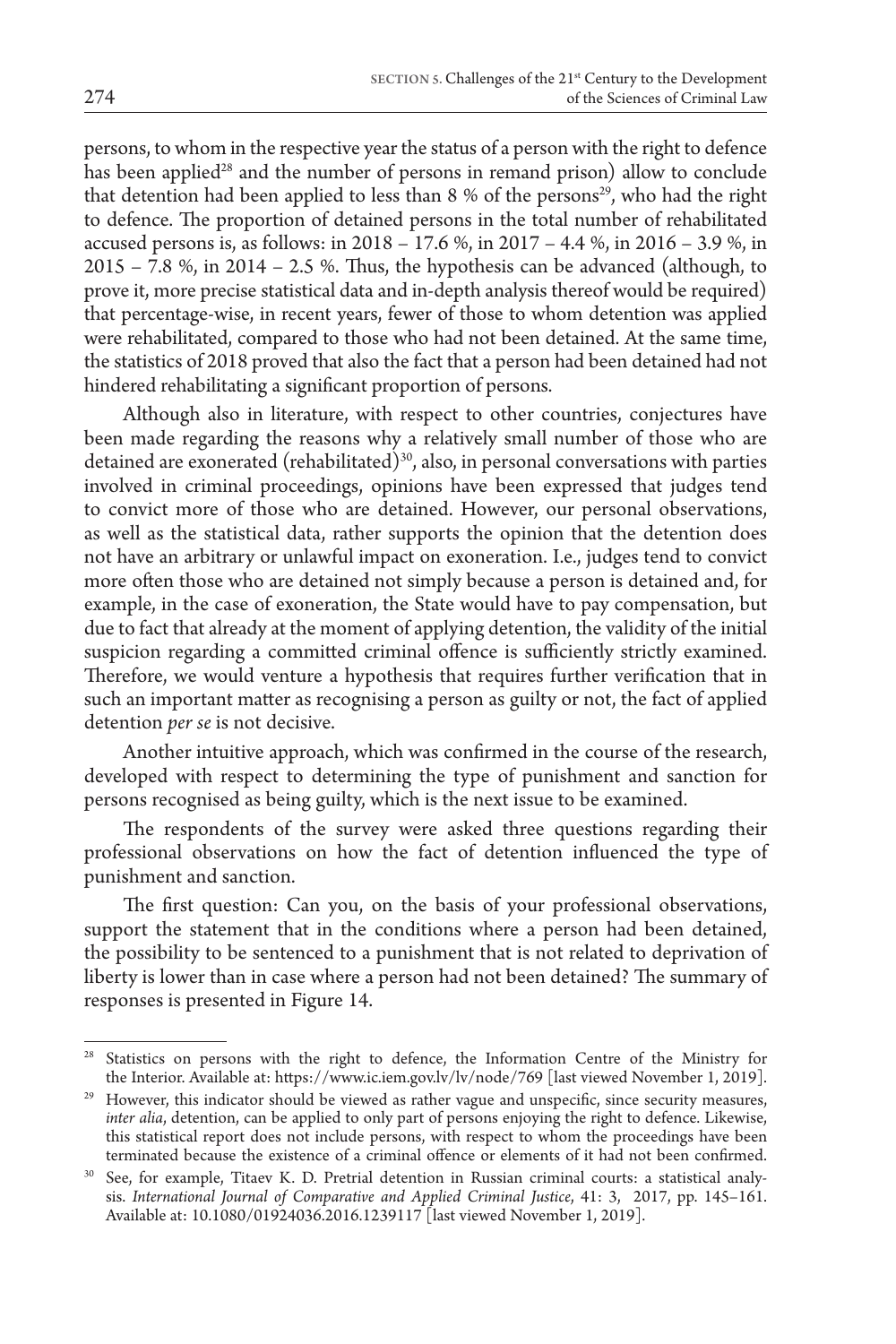



Again, we see that the answers differ depending on the group of respondents. However, the majority of respondents in all the groups, except investigative judges (in accordance with the Latvian legal regulation, these are the judges who do not examine criminal cases on their merits and do not convict), can fully or partially agree that the fact of detention decreases the possibility for a person to be sentenced to a punishment that is not related to deprivation of liberty.

The second question approached the issue from the opposite side, i.e.,  $-$  Can you, on the basis of your professional observations, support the statement that in circumstances, where a person had been detained, the possibility to receive a prison sentence is higher compared to a situation, where detention had not been applied? The summary of responses is presented in Figure 15.



**Figure 15**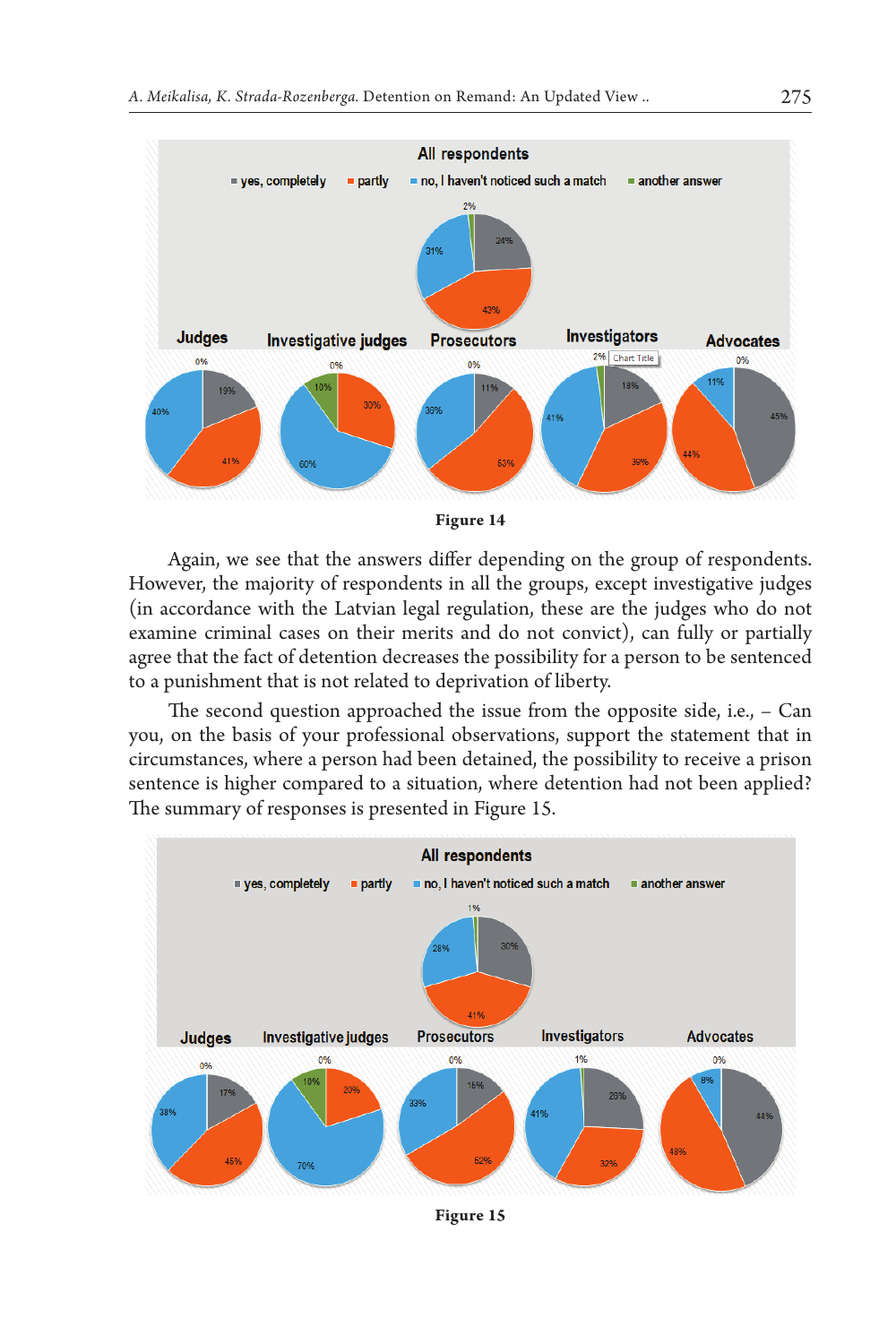We see that, although the answers should completely correspond to the ones given to the previous question, there are slight differences. Nevertheless, it can be recognised that the majority of respondents (except the investigative judges) admit that their professional observations confirm, in full or partially, the assumption that the type of sanction depends on whether the person has been/has not been detained.

And, finally, the third question, to which the respondents have answered with a surprising consensus – Can you, on the basis of your professional observations, support the statement that upon sentencing to deprivation of liberty a person, who had previously been detained in criminal proceedings, usually the term is not shorter than the period spent in detention? The summary of responses is presented in Figure 16 below.



Clearly, in this case all the groups of respondents completely or partially supported the statement that, if a person had been detained in the course of criminal proceedings and later a sanction related to deprivation of liberty was applied then the duration of it, indeed, usually was not shorter than the time spent in detention. This assumption is further confirmed by the analysis of court rulings, conducted as part of the current research.

As regards other aspects of the impact of detention on the type of punishment and sanction, our analysis of court rulings leads to the following conclusions.

As noted above, the court rulings of the first instance courts from the database of anonymised court rulings (covering the period from 01.10.2018 to 30.10.2019) were analysed, these pertained to 274 persons, who had been charged with committing **six types of criminal offences specified in CL**.

**The first type of offence** – CL Section 116 Murder – the applicable punishment is deprivation of liberty for life or deprivation of liberty for the period from five to twenty years and probationary supervision for the term of three years.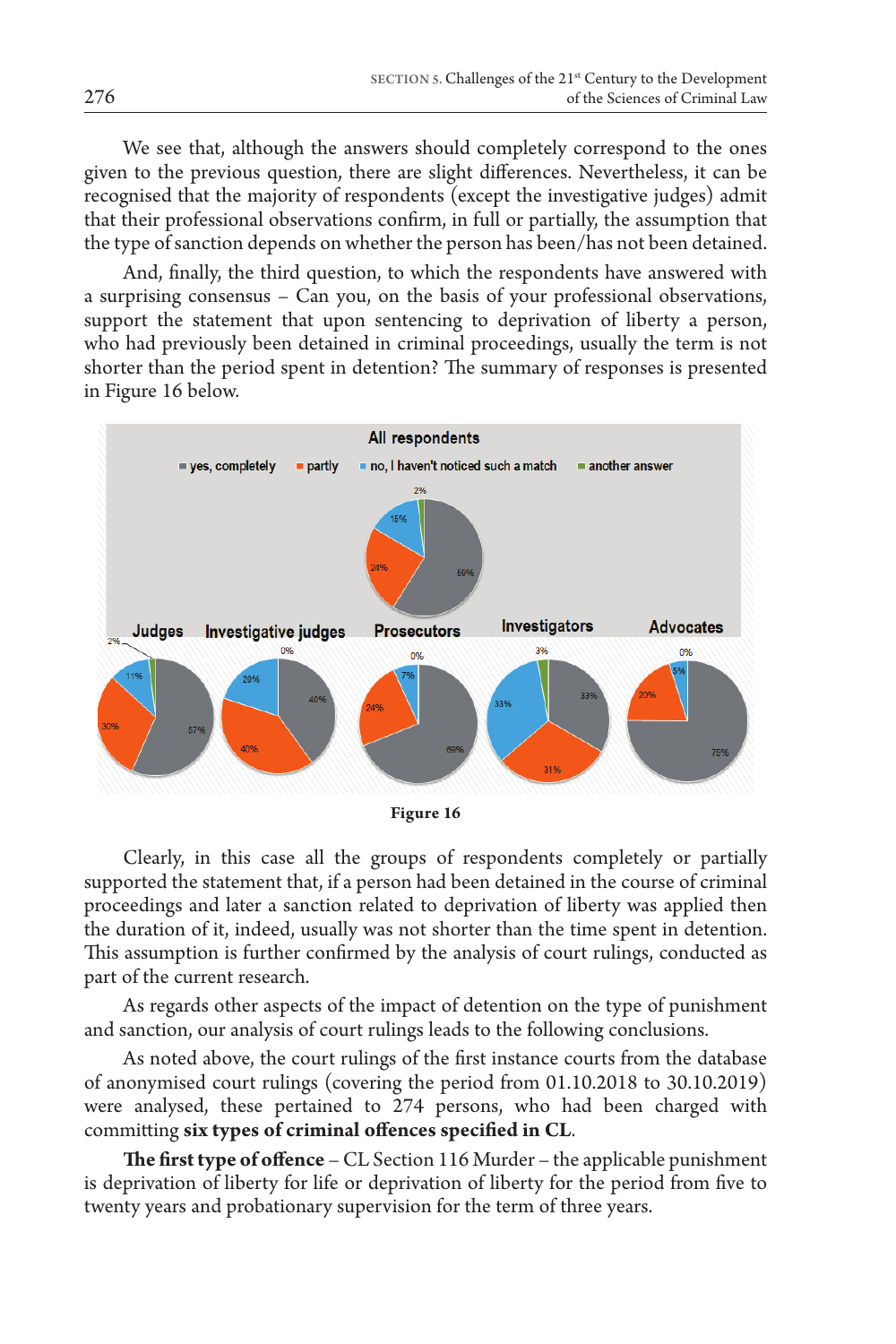At the time of conducting the research, the database contained rulings with respect to 6 persons<sup>31</sup>. During the proceedings, five of them had been detained, while one person had not. However, they all had been sentenced to deprivation of liberty. Thus, the conclusion is that irrespectively of whether detention had been applied or not, they were convicted to actual deprivation of liberty.

**The second type of offence** to be researched were court rulings regarding persons, who had been charged with the offence envisaged in CL Section 125 (3), i.e., intentionally inflicting serious bodily injuries, which, due to the offender's negligence, caused the victim's death, or for intentionally inflicting grave bodily injuries, if this had been committed by an organised group. The applicable punishment is deprivation of liberty for the period from three to fifteen years, with or without confiscation of property, with probationary supervision for a period up to three years or without probation.

Rulings pertaining to 19 persons were examined<sup>32</sup> and the acquired information is presented in Table 7.

| .<br>$\sim$<br>-- |  |
|-------------------|--|
|-------------------|--|

|                                | <b>Number</b> |
|--------------------------------|---------------|
| <b>Total</b>                   | 19            |
| Detention had been applied     | 11            |
| <b>Sentenced to DL</b>         | 8             |
| Sentenced to conditional DL    | 3             |
| Another sanction applied       |               |
| Detention had not been applied | 8             |
| Sentenced to DL                | 5             |
| Sentenced to conditional DL    | 3             |
| Another sanction applied       |               |
|                                |               |

As clearly seen in Figure 17, notwithstanding the grave consequences that have set in as the result of the criminal offence, the severity of expected punishment and deprivation of liberty as the only possible punishment envisaged in the sanction,

<sup>31</sup> Available at: https://manas.tiesas.lv/eTiesasMvc/eclinolemumi/ECLI:LV:RVPT:2018:1026.11087 034718.2.S [last viewed November 1, 2019]. Rulings by district/municipal courts in criminal cases against persons charged with committing of the crime envisaged in CL Section 116. Available at: https://manas.tiesas.lv/eTiesasMvc/eclinolemumi [last viewed November 1, 2019]. Information about ECLI numbers of these cases can be found in the list "Legal practice: national" at the end of the article.

<sup>&</sup>lt;sup>32</sup> Rulings by district/municipal courts in criminal cases against persons charged with committing of the crime envisaged in CL Section 125 (3), which can be found on the site https://manas.tiesas.lv/ eTiesasMvc/eclinolemumi [last viewed November 1, 2019].Information about ECLI numbers of these cases can be found in the list "Legal practice: national" at the end of the article.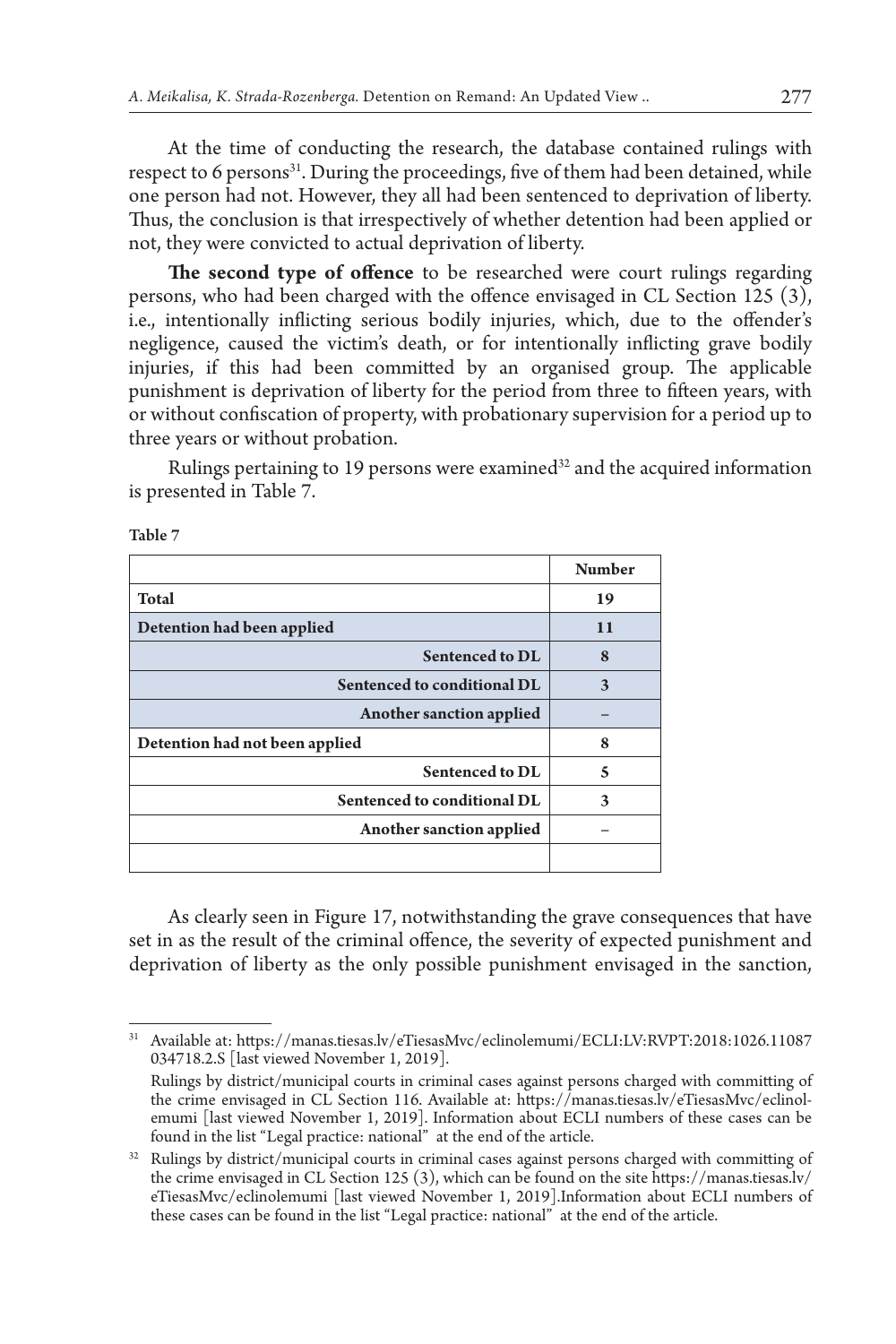deprivation is not always applied. Statistically, the possibility of conditional sentencing slightly increases, if the person has not been detained.



**The third type of offence**  $-$  CL Section 177  $(1)$ , which sets liability for acquiring property of another or the right to such property by abusing trust or by deceit (fraud), determining the punishment – deprivation of liberty for a period up to three years or temporary deprivation of liberty, or community work, or monetary fine. Rulings regarding 28 persons were analysed<sup>33</sup> and the information is included in Table 8.

Table 8

|                                | <b>Number</b> |
|--------------------------------|---------------|
| Total                          | 28            |
| Detention had been applied     | 6             |
| <b>Sentenced to DL</b>         | 3             |
| Sentenced to conditional DL    |               |
| Another sanction applied       | $\mathbf{2}$  |
| Detention had not been applied | 22            |
| <b>Sentenced to DL</b>         |               |
| Sentenced to conditional DL    |               |
| Another sanction applied       | 11            |

As Figure 18 clearly shows, not being detained significantly increases the possibility of a sanction that is not linked to deprivation of liberty and conditional deprivation of liberty. Simultaneously, it should be taken into account that the incriminated crime is a less serious crime, the sanction of which comprises alternative punishments.

<sup>33</sup> Rulings by district/municipal courts in criminal cases against persons charged with committing of the crime envisaged in CL Section 177 (1), which can be found on the site https://manas.tiesas.lv/ eTiesasMvc/eclinolemumi [last viewed November 1, 2019]. Information about ECLI numbers of these cases can be found in the list "Legal practice: national" at the end of the article.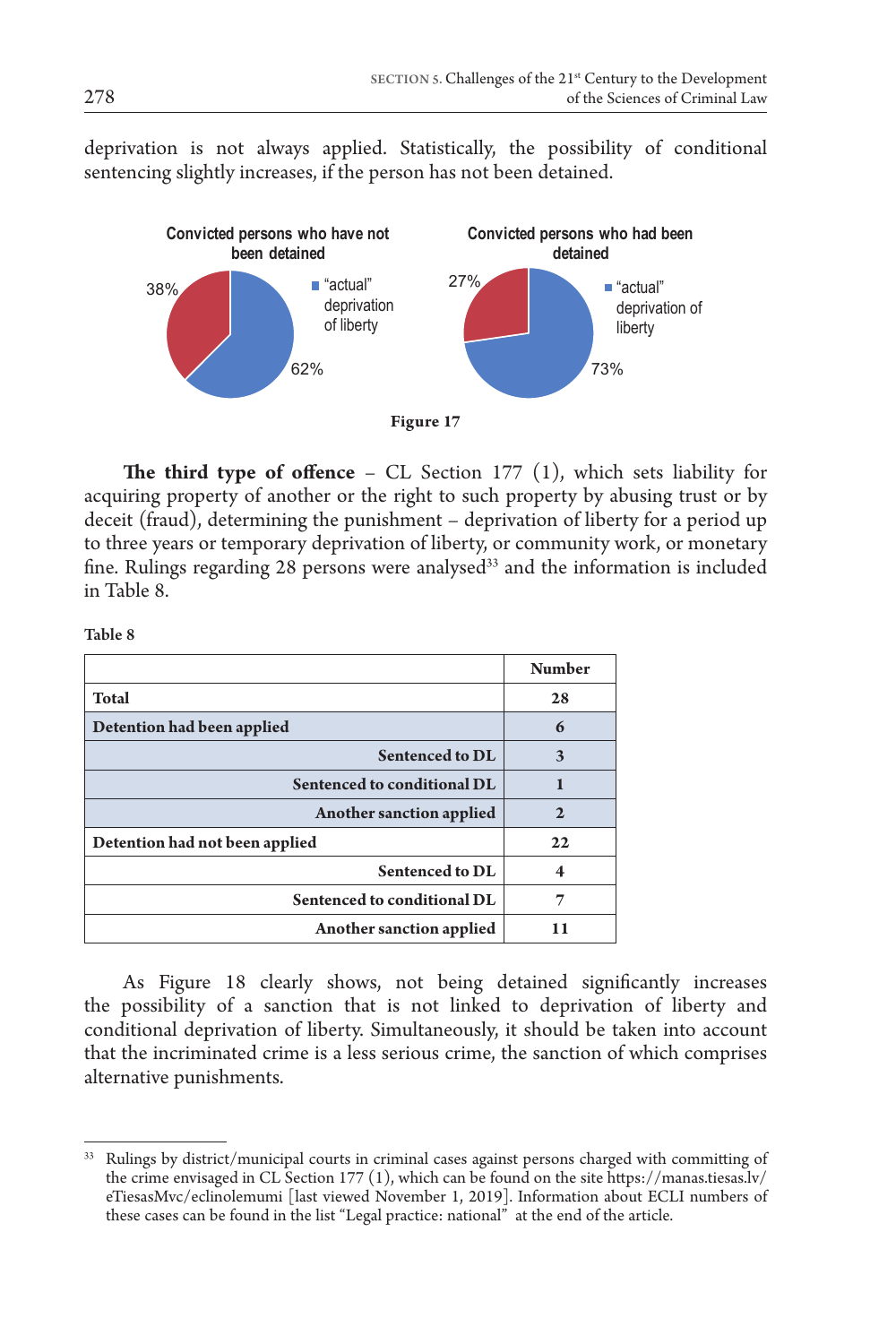

**The fourth type of offence** in accordance with CL Section 253 (1), i.e., unauthorised manufacture, acquisition, storage, transportation or forwarding of narcotic or psychotropic substances without the purpose of disposal of such substances had the largest number of available rulings. This was analysed with respect to persons, who had been convicted, and the applicable punishment for this offence is deprivation of liberty for the period up to three years or temporary deprivation of liberty, or community work, or a fine and probationary supervision for the period up to three years.

Rulings pertaining to sanctioning of 180 persons were examined<sup>34</sup>. The information obtained is presented in Table 9

|                                | <b>Number</b> |
|--------------------------------|---------------|
| <b>Total</b>                   | 180           |
| Detention had been applied     | 34            |
| <b>Sentenced to DL</b>         | 32            |
| Sentenced to conditional DL    | 1             |
| Another sanction applied       | 1             |
| Detention had not been applied | 146           |
| <b>Sentenced to DL</b>         | 36            |
| Sentenced to conditional DL    | 13            |
| Another sanction applied       | 97            |

Table 9

Rulings by district/municipal courts in criminal cases against persons charged with committing of the crime envisaged in CL Section 253 (1), which can be found on the site https://manas.tiesas.lv/ eTiesasMvc/eclinolemumi [last viewed November 1, 2019]. Information about ECLI numbers of these cases can be found in the list pratice at the end of the article.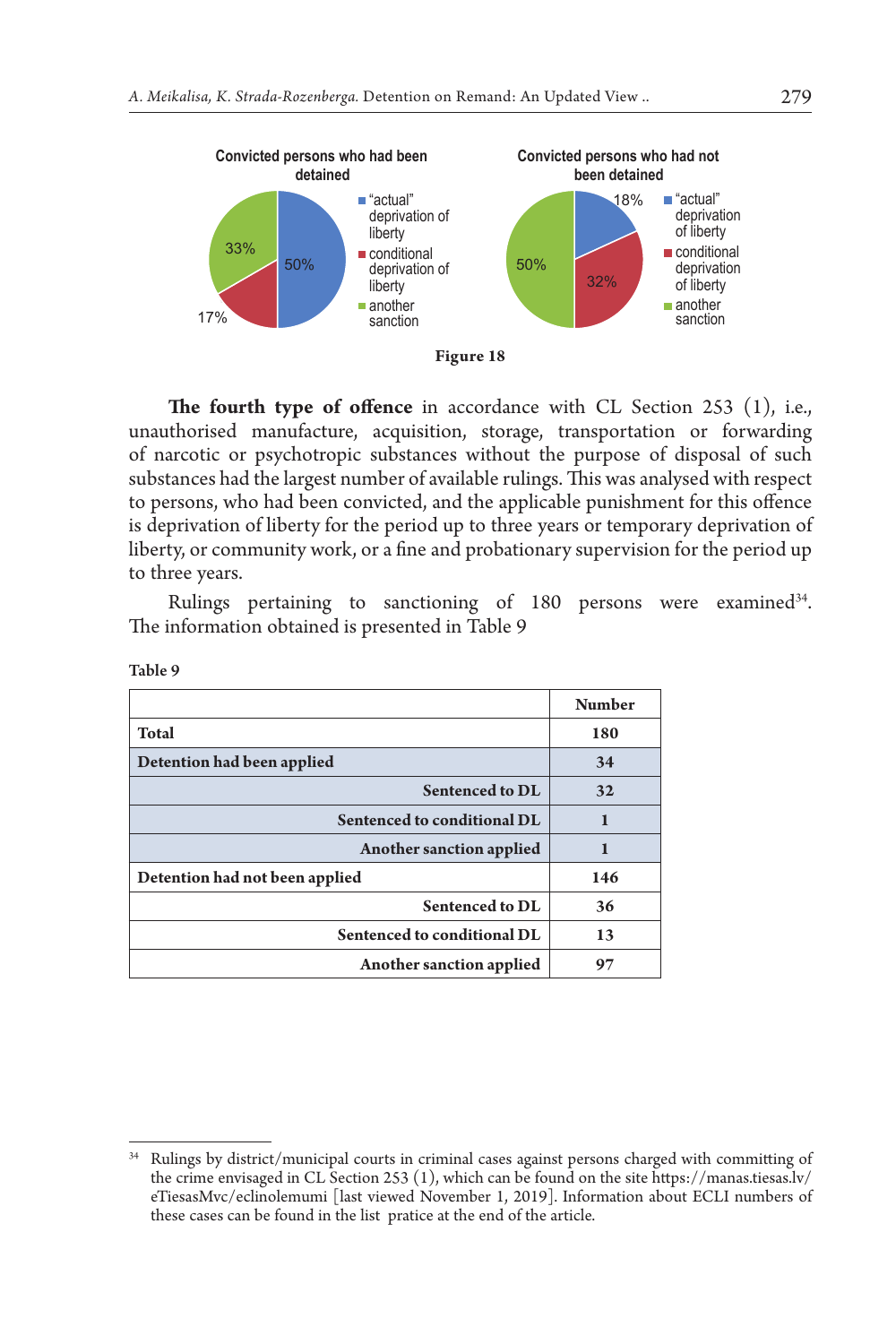As clearly seen in Figure 19 below, not being already detained significantly increases the possibility of receiving a punishment that is not linked to deprivation of liberty and conditional deprivation of liberty.



**Figure 19**

**The fifth type of offence**, whereof rulings were examined, concerned CL Section 195 (3), laundering of criminally acquired financial resources or other property, if this had been committed on a large scale or by an organised group, the applicable punishment for which is deprivation of liberty for the period from three to twelve years, with confiscation of property or without it, and with probationary supervision for the period of up to three years or without it.

In the database of anonymised court rulings for the respective period, rulings on sentencing five persons were available<sup>35</sup>. None of these persons had been applied pre-trial detention, and all of them, finally, were sentenced to deprivation of liberty, applying conditional sentencing.

The same situation was observed, regarding the persons, who had been convicted for in accordance to **the sixth type of offence** listed in CL, Section 260 (2), i.e., for violating traffic rules and provisions regarding vehicle operation, if committed by a person operating the vehicle and resulted in infliction of grave bodily injuries on the victim or causing a person's death. The applicable punishment thereof is deprivation of liberty for the period up to eight years, with revoking of the driver's licence for the period up to five years. Court rulings on sentencing 36 persons were examined<sup>36</sup>. None of them had been applied pre-trial detention, and they were sentenced to conditional deprivation of liberty.

<sup>35</sup> Rulings by district/municipal courts in criminal cases against persons charged with committing of the crime envisaged in CL Section 195 (3), which can be found on the site https://manas.tiesas.lv/ eTiesasMvc/eclinolemumi [last viewed November 1, 2019]. To be searched according to the following ECLI numbers: ECLI:LV:RVPT:2018:1108.15830004215.1.S; ECLI:LV:RVPT:2019:0306.11816005017.2.S; ECLI:LV:RVPT:2019:0322.11816012016.2.S;ECLI:LV:RIRT:2019:0328.11518019515.4.S

<sup>&</sup>lt;sup>36</sup> Rulings by district/municipal courts in criminal cases against persons charged with committing of the crime envisaged in CL Section 260 (2), which can be found on the site https://manas.tiesas.lv/ eTiesasMvc/eclinolemumi [last viewed November 1, 2019].

Information about ECLI numbers of these cases can be found in the list "Legal practice: national" at the end of the article.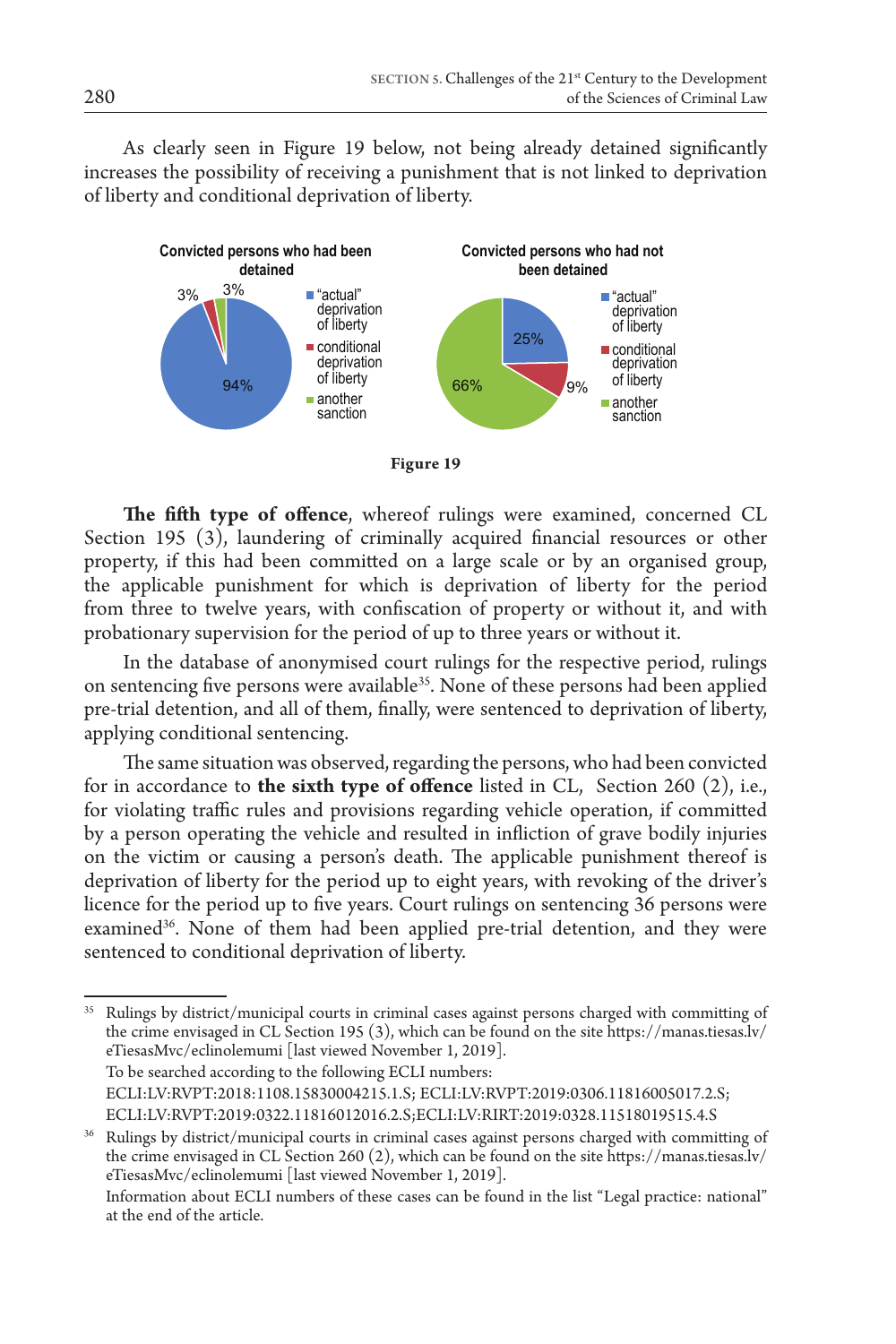Hence, assessing the impact of previous detention on the type of punishment and sanction, the following conclusion can be made: Observations made by professionals and the analysis of judgements point to the trend that detention has an independent impact on the type of punishment and sanction, and several judgements suggest that the judge's choice of the type of punishment and sanction had been influenced by the fact that the person had been detained. At the same time, absence of statistics and the majority of anonymised judgements only in an abbreviated form prohibits from conducting a fully objective comparison because, in a large part of cases, these judgements do not include the data that characterise a person, which precludes an objective assessment of whether the setting of the type of punishment and sanction had not been influenced by another factor.

## **Conclusions**

- 1. In Latvia, there is a decreasing trend in the application of detention, as well as in the number of detained persons.
- 2. At the same time, many indicators, including those regarding the number of prison inmates per 10 000 inhabitants in Latvia, statistically are above the median and also above the average indicator in Europe.
- 3. Researching the prevalence of detention, its impact on the final outcome of criminal proceedings, i.e., recognising person as guilty orexoneration, the type of applied punishment and sanction, is significantly hindered by the absence or incompleteness of statistics, unavailability of rulings made in the pre-trial proceedings for research, as well as the court judgements only in the abbreviated form, which do not provide sufficient information for making valid conclusions.
- 4. To a large extent, the subjective attitude towards the frequency of applying detention, the practical problems in its application, as well as its impact on the final outcome of criminal proceedings are determined by respondents' affiliation to the area of professional activities (the criminal procedural role).
- 5. The most significant and persisting problem in the practical application of detention is failure to present the investigation file, including the materials that justify detention, to the defence providers.
- 6. An assumption can be made that the fact of detention has an independent and significant impact on determining the type of punishment and sanction.
- 7. To confirm or reject the assumptions made in the current and other studies, research on a larger scale should be continued, with access to more detailed statistics and broader accessibility of criminal procedural documents, as well as communication with detained persons.
- 8. It would be necessary to continue researching the issues outlined in the article to form a more complete view on the practical application of detention in Latvia, which would be valuable for drafting the future law policy documents and improving the practice of law enforcement.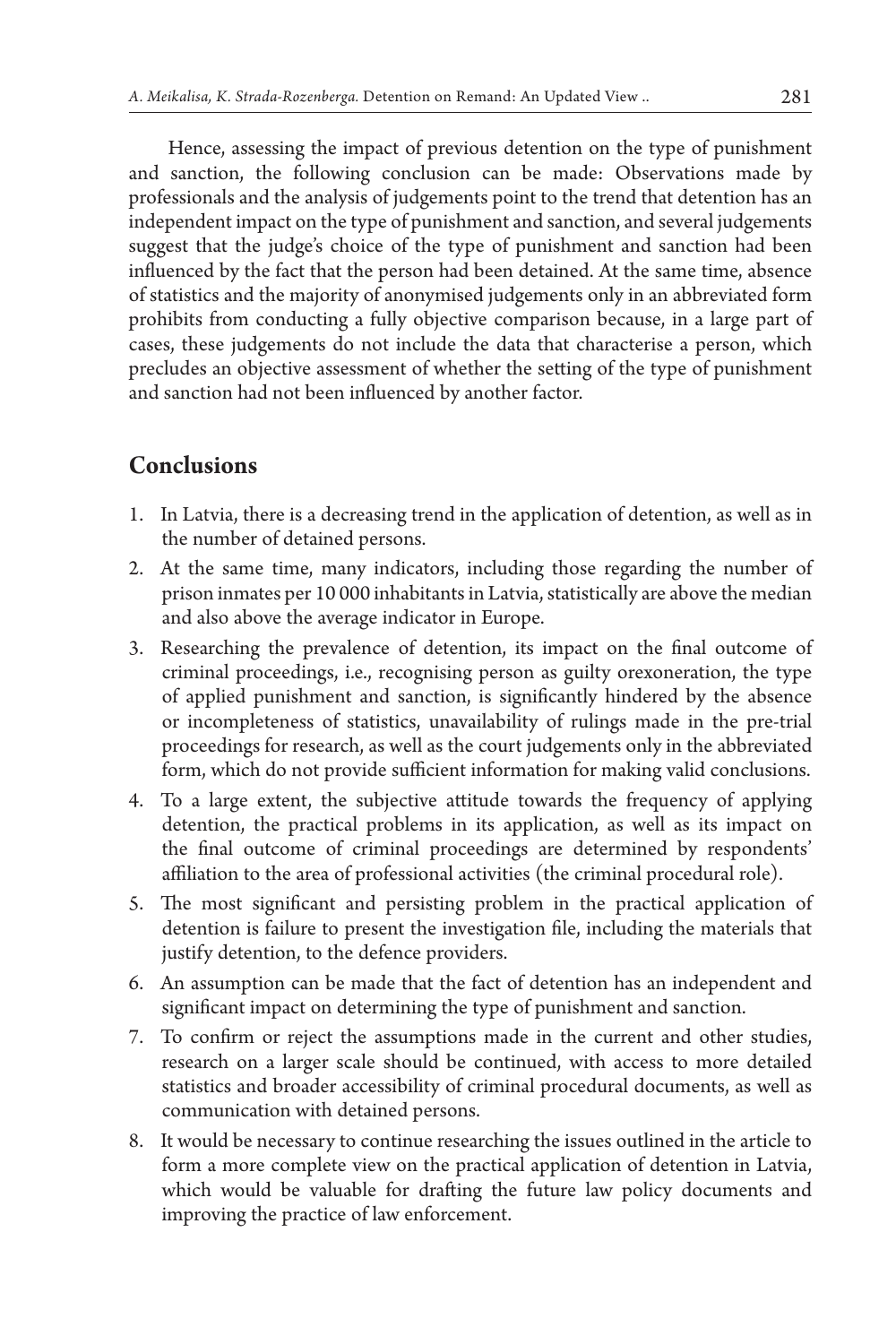#### **BIBLIOGRAPHY**

#### **Literature**

- 1. Aebi M. F. & Tiago M. M. SPACE I 2018 Council of Europe Annual Penal Statistics: Prison populations. Strasbourg: Council of Europe. Available at: http://wp.unil.ch/space/ files/2019/06/FinalReportSPACEI2018\_190611-1.pdf [last viewed November 1, 2019].
- 2. Dobbie W., Goldin J., Yang C. The Effects of Pre-Trial Detention on Conviction, Future Crime, and Employment: Evidence from Randomly Assigned Judges. The American Economic Review, Vol. 108, No. 2, 2018, pp. 201–240. Available at: https://pubs.aeaweb.org/doi/ pdf/10.1257/aer.20161503
- 3. Euvrard E., Leclerc C. Pre-trial detention and guilty pleas: Inducement or coercion? *Punishment & Society*, 19(5), 2017, pp. 525–542. Available at: https://doi.org/ 10.1177/1462474516670153 [last viewed November 1, 2019].
- 4. Hopkins B., Bains C. H., Doyle C. Principles of pretrial release: reforming bail without repeating its harms. *Journal of Criminal Law & Criminology*, Vol. 108, Issue 4, 2018, pp. 679–700. Available at: http://datubazes.lanet.lv:3537/ehost/detail/detail?vid=0&sid= fbbfdcb6-0155-4e0b-93ac-60c8e2409ae3%40sdc-v-sessmgr02&bdata=JnNpdGU9ZWhvc3 QtbGl2ZQ%3d%3d#AN=135676927&db=a9h [last viewed November 1, 2019].
- 5. Lee J. G. To Detain or Not to Detain? Using Propensity Scores to Examine the Relationship Between Pretrial Detention and Conviction. *Criminal Justice Policy Review*, 30(1), 2019, pp. 128–152. Available at: https://doi.org/10.1177/0887403416668016 [last viewed November 1, 2019].
- 6. Lippke R. L. Preventive Pre-trial Detention without Punishment. *Res Publica*, 20:111., 2014, p. 112 Available at: https://doi.org/10.1007/s11158-013-9234-6 [last viewed November 1, 2019].
- 7. Petersen N. Do Detainees Plead Guilty Faster? A Survival Analysis of Pretrial Detention and the Timing of Guilty Pleas. *Criminal Justice Policy Review*, 2019, pp. 1–21. Available at: https://doi.org/10.1177/0887403419838020 [last viewed November 1, 2019].
- 8. Pre-trial detention assessment tool. Available at: https://rm.coe.int/pre-trial-detentionassessment-tool/168075ae06 [last viewed November 1, 2019].
- 9. Sacks M., Ackerman A. R. Bail and Sentencing: Does Pretrial Detention Lead to Harsher Punishment? *Criminal Justice Policy Review*, 25(1), 2014, p. 62. Available at: https:// doi.org/10.1177/0887403412461501 [last viewed November 1, 2019].
- 10. Titaev K. D. Pretrial detention in Russian criminal courts: a statistical analysis. *International Journal of Comparative and Applied Criminal Justice*, 41: 3, 2017, pp. 145–161. Available at: 10.1080/01924036.2016.1239117 [last viewed November 1, 2019].
- 11. Van Kempen, M. Jendly (eds.) Overuse in Criminal Justice System. On Criminalization, Prosecution and Imprisonment. United Kingdom: Interesentia Ltd, 2019.
- 12. Zahars V. Kriminālpolitika: mūsdienu tendences un procesi [Criminal Policy: Contemporary Trends and Processes]. Daugavpils, Daugavpils universitātes Akadēmiskais apgāds, 2018.

#### **Legislative acts**

- 1. Criminal Law. Available at: https://likumi.lv/ta/en/en/id/88966 [last viewed November 1, 2019].
- 2. Criminal Procedure Law. Available at: https://likumi.lv/ta/en/en/id/107820 [last viewed November 1, 2019].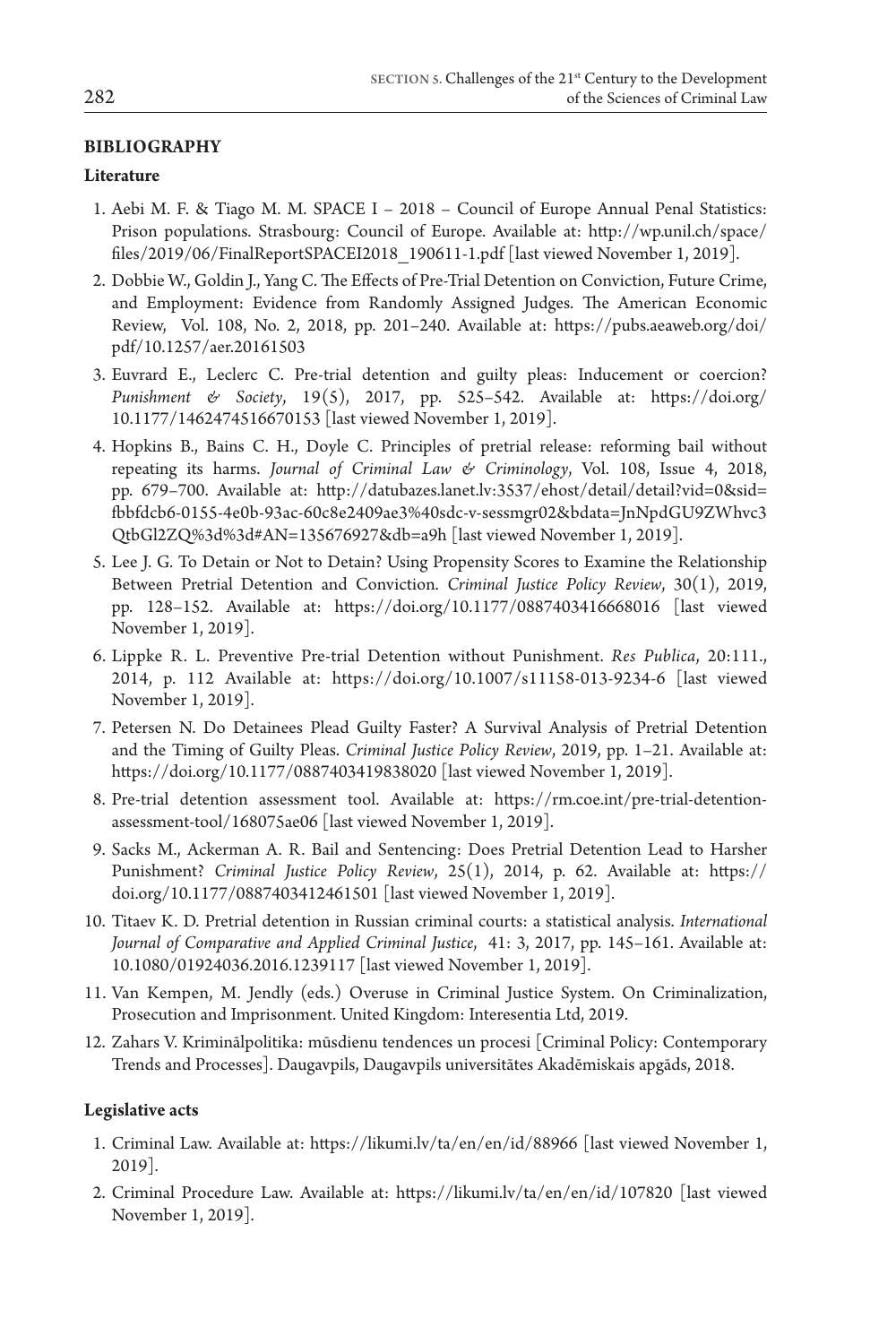- 3. Law On the Procedures for Holding under Arrest. Available at: https://likumi.lv/ta/en/en/ id/138990 [last viewed November 1, 2019].
- 4. Sentence Execution Code of Latvia. Available at: https://likumi.lv/ta/en/en/id/90218 [last viewed November 1, 2019].
- 5. Brīvības atņemšanas iestādes iekšējās kārtības noteikumi [Internal Regulations of an Institution for Deprivation of Liberty]. Available at: https://likumi.lv/ta/id/136495-brivibasatnemsanas-iestades-ieksejas-kartibas-noteikumi [last viewed November 1, 2019].
- 6. Izmeklēšanas cietuma iekšējās kārtības noteikumi [Internal Regulations of a Remand Prison]. Available at: https://likumi.lv/ta/id/167184-izmeklesanas-cietuma-ieksejas-kartibas-noteikumi [last viewed November 1, 2019].
- 7. Council of Europe Parliamentary Assembly Resolution 2077 (2015)1 Abuse of pretrial detention in States Parties to the European Convention on Human Rights. Available at: http:// semantic-pace.net/tools/pdf.aspx?doc=aHR0cDovL2Fzc2VtYmx5LmNvZS5pbnQvbncveG 1sL1hSZWYvWDJILURXLWV4dHIuYXNwP2ZpbGVpZD0yMjIwNiZsYW5nPUVO&xsl= aHR0cDovL3NlbWFudGljcGFjZS5uZXQvWHNsdC9QZGYvWFJlZi1XRC1BVC1YTUwy UERGLnhzbA==&xsltparams=ZmlsZWlkPTIyMjA2 [last viewed November 1, 2019].

#### **Legal practice: international**

 1. ECHR judgment of 3 November 2015 in case *Miķelsons v. Latvia* (Application No. 46413/10). Available at: http://hudoc.echr.coe.int/eng?i=001-158350 [last viewed November 1, 2019].

#### **Legal practice: national**

- 1. Rulings by district/municipal courts in criminal cases against persons charged with committing of the crime envisaged in CL Section 116, which can be found on the site https:// manas.tiesas.lv/eTiesasMvc/eclinolemumi [last viewed November 1, 2019]. To be searched according to the following ECLI numbers: ECLI:LV:RVPT:2018:1026.11087034718.2.S; EC LI:LV:KURT:2018:1102.11261082617.1.S; ECLI:LV:RIRT:2018:1128.11355004115.9.S; ECLI:LV:RIRT:2019:0201.11355012018.2.S; ECLI:LV:ZRT:2019:0304.11905008218.1.S; ECLI:LV:RIRT:2019:0429.11351015518.2.S
- 2. Rulings by district/municipal courts in criminal cases against persons charged with committing of the crime envisaged in CL Section 125 (3) , which can be found on the site https:// manas.tiesas.lv/eTiesasMvc/eclinolemumi [last viewed November 1, 2019].

To be searched according to the following ECLI numbers:

ECLI:LV:ZRT:2018:1004.11221129517.1.S; ECLI:LV:VRT:2018:1009.11280023314.2.S; ECLI:LV:RPPT:2018:1011.11096198516.1.S; ECLI:LV:KURT:2018:1012.11151052217.1.S; ECLI:LV:ZRT:2018:1015.11390028917.4.S; ECLI:LV:KURT:2018:1112.11261114117.2.S; ECLI:LV:DAUT:2018:1203.11240048417.3.S; ECLI:LV:VRT:2018:1213.11280003618.1.S; ECLI:LV:RVPT:2018:1221.11094080518.4.S; ECLI:LV:DAUT:2019:0116.11181152517.2.S; ECLI:LV:RIRT:2019:0118.11353034518.3.S; ECLI:LV:DAUT:2019:0206.11181054718.1.S; ECLI:LV:KURT:2019:0211.11250000818.4.S; ECLI:LV:RLPT:2019:0220.11088122518.2.S; ECLI:LV:DAUT:2019:0225.11181113418.1.S; ECLI:LV:KURT:2019:0307.11261016216.5.S; ECLI:LV:DAUT:2019:0508.11181060318.2.S; ECLI:LV:DAUT:2019:0613.11181116418.1.S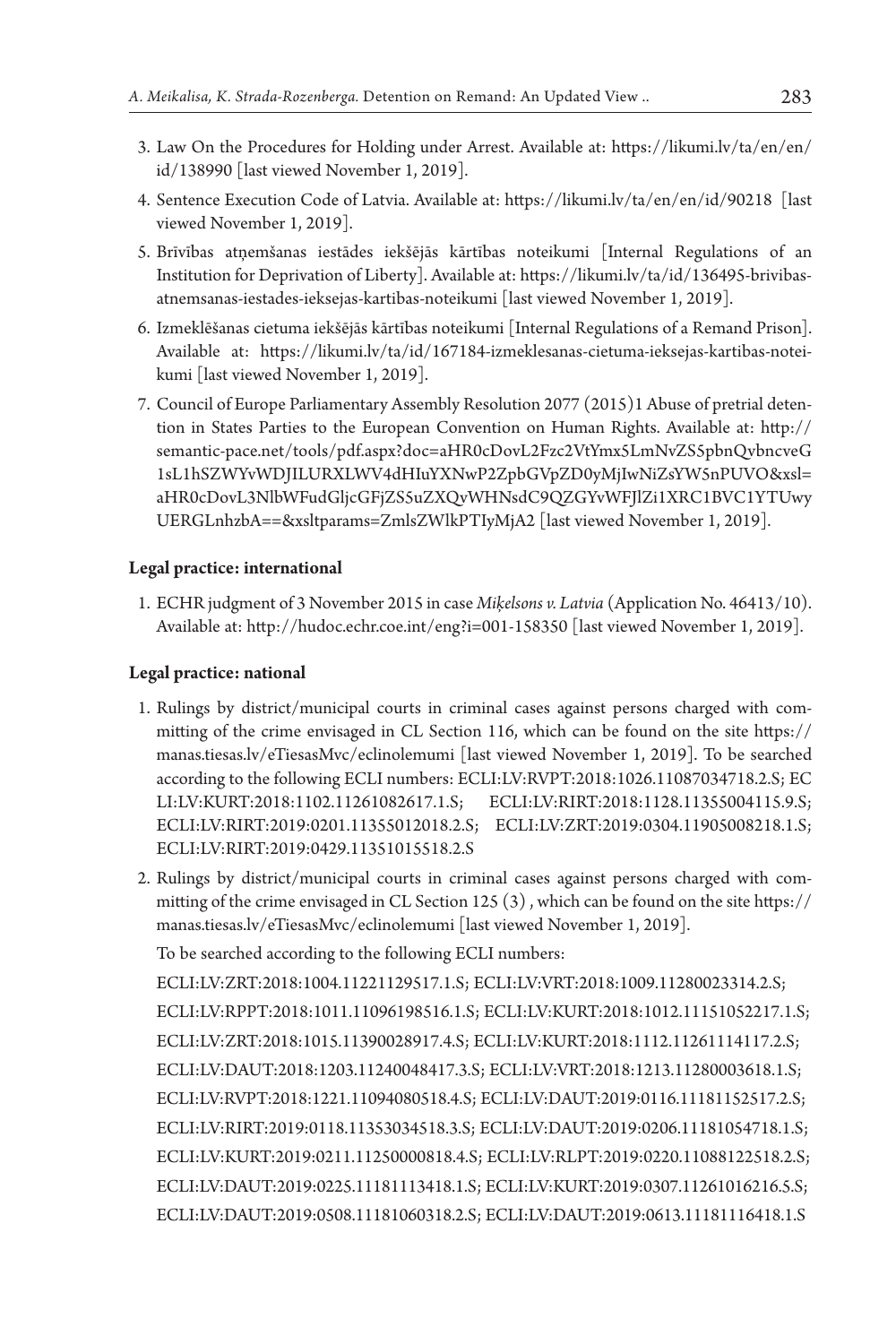3. Rulings by district/municipal courts in criminal cases against persons charged with committing of the crime envisaged in CL Section  $177(1)$ , which can be found on the site https://manas.tiesas.lv/eTiesasMvc/eclinolemumi [last viewed November 1, 2019].

To be searched according to the following ECLI numbers: ECLI:LV:KURT:2018:1017.11270002413.1.S; ECLI:LV:RVPT:2018:1024.11087099417.2.S; ECLI:LV:RVPT:2018:1030.11094001815.7.S; ECLI:LV:ZRT:2018:1217.11390039815.2.S; ECLI:LV:RLPT:2019:0110.15840124918.2.S; ECLI:LV:ZRT:2019:0114.12210000715.2.S; ECLI:LV:VRT:2019:0121.11300003916.3.S; ECLI:LV:KURT:2019:0123.11380039818.2.S; ECLI:LV:RVPT:2019:0124.11096190916.1.S; ECLI:LV:KURT:2019:0214.11380003317.1.S; ECLI:LV:KURT:2019:0225.11360042316.1.S; ECLI:LV:KURT:2019:0307.15830001917.2.S; ECLI:LV:RVPT:2019:0318.11815002917.2.S; ECLI:LV:RVPT:2019:0320.11087032817.2.S; ECLI:LV:ZRT:2019:0409.11221110917.3.S; ECLI:LV:DAUT:2019:0415.11181165918.1.S; ECLI:LV:RLPT:2019:0429.11088078816.2.S; ECLI:LV:ZRT:2019:0507.11221082517.1.S; ECLI:LV:ZRT:2019:0507.11120072116.3.S; ECLI:LV:RIRT:2019:0516.15840016218.2.S; ECLI:LV:ZRT:2019:0523.11370005419.1.S; ECLI:LV:RVPT:2019:0524.11087050315.3.S; ECLI:LV:KURT:2019:0619.11270002314.5.S; ECLI:LV:RIRT:2019:0627.11352035117.3.S; ECLI:LV:RVPT:2019:0628.11091138216.2.S; ECLI:LV:ZRT:2019:0709.11210096316.2.S; ECLI:LV:ZRT:2019:0823.11370081118.1.S

4. Rulings by district/municipal courts in criminal cases against persons charged with committing of the crime envisaged in CL Section 253 (1), which can be found on the site https://manas.tiesas.lv/eTiesasMvc/eclinolemumi [last viewed November 1, 2019].

To be searched according to the following ECLI numbers

ECLI:LV:RPPT:2019:0709.11519005419.2.S; ECLI:LV:VRT:2019:0715.11300017619.3.S; ECLI:LV:RPPT:2019:0717.11519008619.2.S; ECLI:LV:ZRT:2019:0719.11905010317.2.S; ECLI:LV:RLPT:2019:0725.11088077617.4.S; ECLI:LV:ZRT:2019:0731.11310018719.3.S; ECLI:LV:RIRT:2019:0805.11410005519.2.S; ECLI:LV:RLPT:2019:0809.11088087719.2.S; ECLI:LV:KURT:2019:0813.11261067019.1.S; ECLI:LV:RPPT:2019:0814.11095087319.2.S; ECLI:LV:KURT:2019:0814.11380055818.1.S; ECLI:LV:REZT:2019:0819.11903011319.2.S; ECLI:LV:RLPT:2019:0822.11088073019.2.S; ECLI:LV:RVPT:2019:0823.110910919192.S; ECLI:LV:RLPT:2019:0827.11815003219.2.S; ECLI:LV:RIRT:2019:0902.11353013819.3.S; ECLI:LV:RVPT:2019:0903.11091065219.2.S; ECLI:LV:KURT:2019:0905.11261016219.1.S; ECLI:LV:DAUT:2019:0911.11181185518.2.S; ECLI:LV:RIRT:2019:0916.15840027219.2.S; ECLI:LV:RLPT:2019:0522.11088011514.4.S; ECLI:LV:RLPT:2019:0522.11087031819.3.S; ECLI:LV:RLPT:2019:0527.11088213118.2.S; ECLI:LV:RLPT:2019:0528.11088307514.6.S; ECLI:LV:KURT:2019:0604.11270000719.2.S; ECLI:LV:RLPT:2019:0605.11087029719.2.S; ECLI:LV:RPPT:2019:0610.11815002918.2.S; ECLI:LV:RPPT:2019:0612.11095161818.3.S; ECLI:LV:RVPT:2019:0618.11091003319.1.S; ECLI:LV:KURT:2019:0618.11270003319.1.S; ECLI:LV:KURT:2019:0620.11250013919.2.S; ECLI:LV:ZRT:2019:0620.11310025818.3.S; ECLI:LV:ZRT:2019:0621.11310018319.2.S; ECLI:LV:RPPT:2019:0626.11095052519.2.S; ECLI:LV:ZRT:2019:0628.15840060519.2.S; ECLI:LV:RLPT:2019:0702.11089041119.2.S;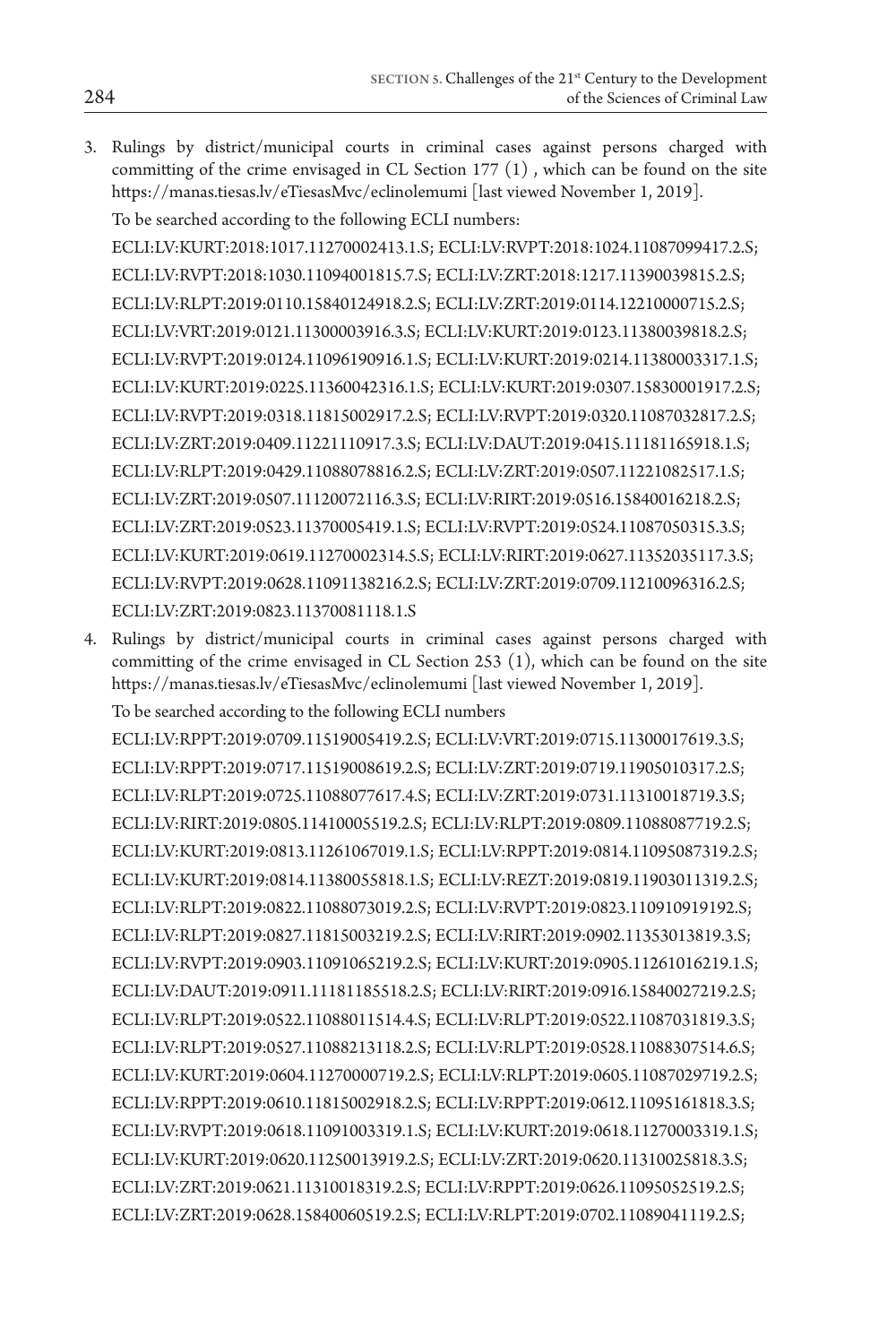ECLI:LV:VRT:2019:0702.11140035518.3.S; ECLI:LV:RPPT:2019:0703.11096029519.2.S; ECLI:LV:RLPT:2019:0705.11088235518.2.S; ECLI:LV:ZRT:2019:0408.11905007318.1.S; ECLI:LV:RPPT:2019:0409.11096209118.1.S; ECLI:LV:KURT:2019:0410.11270001219.2.S; ECLI:LV:KURT:2019:0411.11270004518.2.S; ECLI:LV:RLPT:2019:0415.11519015116.16.S; ECLI:LV:RPPT:2019:0415.11096231217.1.S; ECLI:LV:RIRT:2019:0416.11410021319.1.S; ECLI:LV:ZRT:2019:0423.11905002017.2.S; ECLI:LV:RLPT:2019:0424.11088237715.1.S; ECLI:LV:RLPT:2019:0424.11087123018.2.S; ECLI:LV:RPPT:2019:0430.11519010518.2.S; ECLI:LV:RLPT:2019:0430.11089007919.1.S; ECLI:LV:RLPT:2019:0502.11089080118.2.S; ECLI:LV:KURT:2019:0503.11270002419.1.S; ECLI:LV:KURT:2019:0507.11250008519.2.S; ECLI:LV:RLPT:2019:0508.13800008218.2.S; ECLI:LV:VRT:2019:0513.11904007618.2.S; ECLI:LV:ZRT:2019:0515.11310004617.2.S; ECLI:LV:RLPT:2019:0517.11088066015.3.S; ECLI:LV:DAUT:2019:0517.11181200718.1.S; ECLI:LV:RPPT:2019:0225.11096194518.2.S; ECLI:LV:RLPT:2019:0226.11088217415.2.S; ECLI:LV:DAUT:2019:0226.11903021618.1.S; ECLI:LV:RVPT:2019:0226.11815004218.2.S; ECLI:LV:ZRT:2019:0227.11310078517.2.S; ECLI:LV:RLPT:2019:0304.11088168518.2.S; ECLI:LV:VRT:2019:0304.11904000119.1.S; ECLI:LV:RVPT:2019:0304.11088025818.2.S; ECLI:LV:RLPT:2019:0305.11088035318.2.S; ECLI:LV:VRT:2019:0306.11400028918.1.S; ECLI:LV:KURT:2019:0308.11261094118.2.S; ECLI:LV:RPPT:2019:0312.11095125618.2.S; ECLI:LV:RPPT:2019:0314.11095083118.4.S; ECLI:LV:RVPT:2019:0321.11519000419.3.S; ECLI:LV:RLPT:2019:0325.11088159618.2.S; ECLI:LV:RLPT:2019:0328.11088175818.2.S; ECLI:LV:KURT:2019:0401.11261004719.1.S; ECLI:LV:RIRT:2019:0402.11410011419.2.S; ECLI:LV:RVPT:2019:0404.11087031119.2.S; ECLI:LV:RPPT:2019:0404.11096223617.4.S; ECLI:LV:RLPT:2019:0115.11088091718.2.S; ECLI:LV:DAUT:2019:0115.11181100217.3.S; ECLI:LV:DAUT:2019:0118.11181153418.2.S; ECLI:LV:RVPT:2019:0124.11088024617.1.S; ECLI:LV:RLPT:2019:0124.11088197617.2.S; ECLI:LV:RIRT:2019:0125.11410002619.1.S; ECLI:LV:ZRT:2019:0129.11905002318.2.S; ECLI:LV:ZRT:2019:0206.11210050818.1.S; ECLI:LV:RVPT:2019:0207.11087107418.2.S; ECLI:LV:KURT:2019:0211.13902000318.1.S; ECLI:LV:VRT:2019:0211.11400019418.1.S; ECLI:LV:ZRT:2019:0211.11390027618.2.S; ECLI:LV:VRT:2019:0218.11400042818.2S; ECLI:LV:RIRT:2019:0218.11410004319.3.S; ECLI:LV:KURT:2019:0219.15840130318.3.S; ECLI:LV:RLPT:2019:0220.11088228717.1.S; ECLI:LV:REZT:2019:0221.11331074518.1.S; ECLI:LV:DAUT:2019:0221.11181154918.1.S; ECLI:LV:RLPT:2019:0221.11519007718.5.S; ECLI:LV:KURT:2018:1219.11270007118.2.S; ECLI:LV:KURT:2018:1220.11261094418.2.S; ECLI:LV:RVPT:2018:1221.11094103818.2.S; ECLI:LV:KURT:2018:1227.11261094518.2.S; ECLI:LV:KURT:2018:1227.11380048218.1.S; ECLI:LV:RPPT:2018:1228.11096199818.2.S; ECLI:LV:KURT:2018:1228.11380054318.2.S; ECLI:LV:RLPT:2019:0102.11519012918.2.S; ECLI:LV:RLPT:2019:0102.11088046115.2.S; ECLI:LV:KURT:2019:0102.11270007018.2.S; ECLI:LV:ZRT:2019:0104.11370010317.3.S; ECLI:LV:RVPT:2019:0107.11091014717.4.S; ECLI:LV:RPPT:2019:0107.11096055818.2.S; ECLI:LV:RVPT:2019:0107.11815004418.2.S; ECLI:LV:DAUT:2019:0107.11903013218.4.S; ECLI:LV:REZT:2019:0108.11331011216.2.S; ECLI:LV:RLPT:2019:0108.11095148817.2.S; ECLI:LV:RIRT:2019:0114.11410044218.2.S;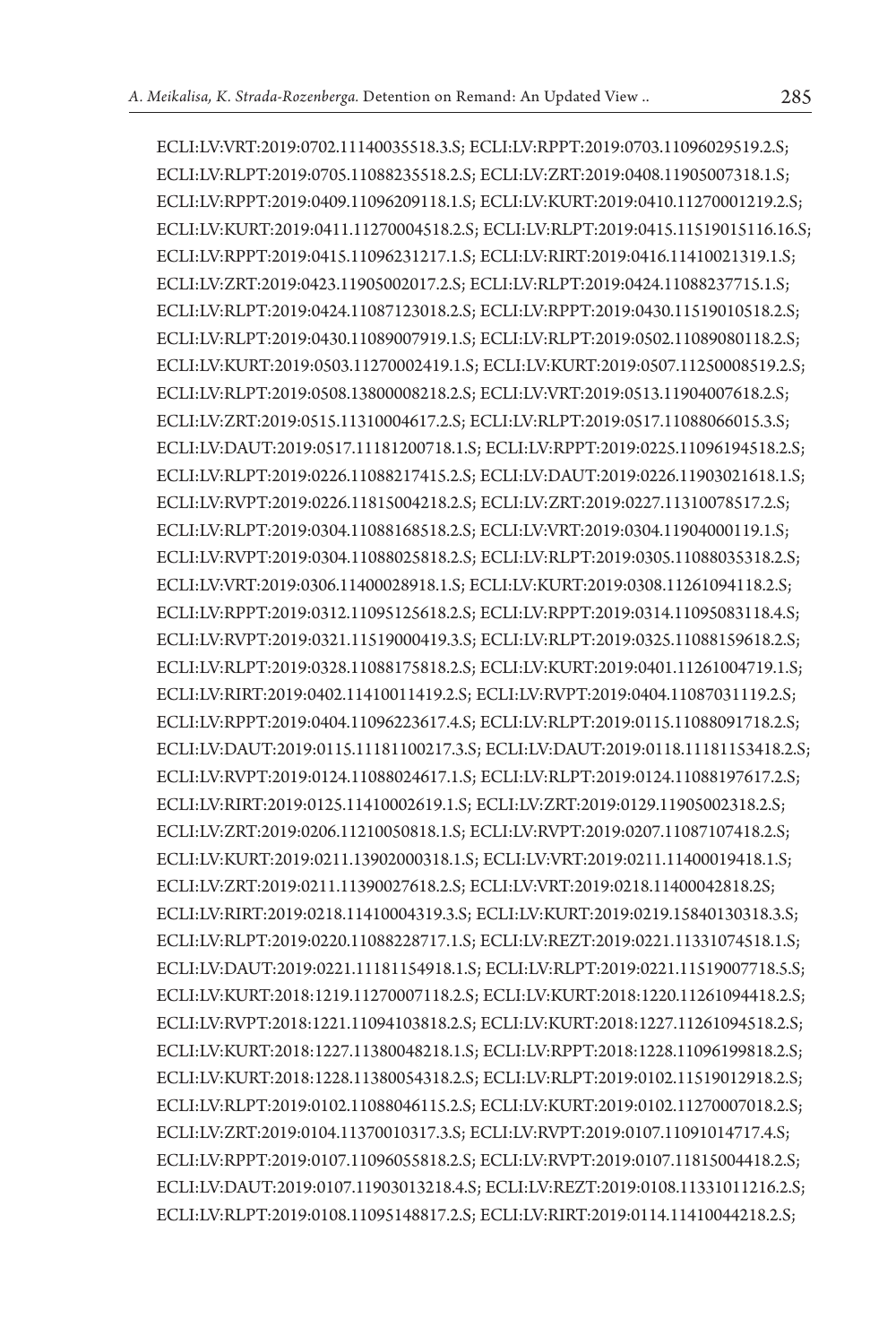ECLI:LV:DAUT:2019:0114.11181086718.1.S; ECLI:LV:RLPT:2019:0114.11088125918.1.S; ECLI:LV:RIRT:2018:1114.11410032518.2.S; ECLI:LV:KURT:2018:1114.11261068018.2.S; ECLI:LV:KURT:2018:1114.11250025818.2.S; ECLI:LV:REZT:2018:1114.11290037718.2.S; ECLI:LV:RLPT:2018:1115.11089086418.2.S; ECLI:LV:RVPT:2018:1116.11091141618.2.S; ECLI:LV:ZRT:2018:1116.11310094317.2.S; ECLI:LV:REZT:2018:1128.11331015318.3.S; ECLI:LV:RVPT:2018:1203.11087133717.2.S; ECLI:LV:RIRT:2018:1203.11410039418.1.S; ECLI:LV:RLPT:2018:1204.11088012818.4.S; ECLI:LV:ZRT:2018:1204.11905008118.2.S; ECLI:LV:DAUT:2018:1204.11181120818.1.S; ECLI:LV:RIRT:2018:1204.13800019516.1.S; ECLI:LV:DAUT:2018:1204.11903006718.1.S; ECLI:LV:RLPT:2018:1205.11089153818.1.S; ECLI:LV:KURT:2018:1210.11270005318.1.S; ECLI:LV:RLPT:2018:1210.11088123017.2.S; ECLI:LV:RLPT:2018:1212.11089159817.4.S; ECLI:LV:KURT:2018:1219.11270006818.2.S; ECLI:LV:RPPT:2018:1023.11095188117.2.S; ECLI:LV:RLPT:2018:1025.11088018818.2.S; ECLI:LV:KURT:2018:1025.11261068118.2.S; ECLI:LV:RLPT:2018:1029.11087117018.2.S; ECLI:LV:VRT:2018:1030.11280002918.2.S; ECLI:LV:RVPT:2018:1031.11091138518.2.S; ECLI:LV:RLPT:2018:1101.11089044318.2.S; ECLI:LV:RLPT:2018:1101.11089094318.4.S; ECLI:LV:REZT:2018:1102.11290036818.1.S; ECLI:LV:ZRT:2018:1102.11905000918.2.S; ECLI:LV:RLPT:2018:1105.11088087718.2.S; ECLI:LV:RLPT:2018:1105.11087078818.4.S; ECLI:LV:RLPT:2018:1106.11088012918.1.S; ECLI:LV:REZT:2018:1107.11331059218.3.S; ECLI:LV:RPPT:2018:1108.11095133018.2.S; ECLI:LV:RLPT:2018:1108.11088126718.2.S; ECLI:LV:RPPT:2018:1109.11089151617.2.S; ECLI:LV:DAUT:2018:1109.11181162417.1.S; ECLI:LV:RIRT:2018:1113.11353030617.1.S; ECLI:LV:RLPT:2018:1113.11087109116.2.S; ECLI:LV:RPPT:2018:1002.11096295017.2.S; ECLI:LV:RLPT:2018:1002.11904004118.2.S; ECLI:LV:ZRT:2018:1002.11905010417.1.S; ECLI:LV:RPPT:2018:1002.11096265417.2.S; ECLI:LV:RPPT:2018:1003.11095112917.4.S; ECLI:LV:RIRT:2018:1003.11410062218.1.S; ECLI:LV:ZRT:2018:1003.11905003318.1.S; ECLI:LV:RVPT:2018:1004.11096193712.2.S; ECLI:LV:DAUT:2018:1008.11903000518.1.S; ECLI:LV:KURT:2018:1008.11261068218.2.S; ECLI:LV:VRT:2018:1008.11130016118.1.S; ECLI:LV:DAUT:2018:1009.11903011118.1.S; ECLI:LV:DAUT:2018:1009.11320023018.1.S; ECLI:LV:RVPT:2018:1016.11087087818.3.S; ECLI:LV:DAUT:2018:1017.11181006518.1.S; ECLI:LV:RLPT:2018:1017.11095135318.1.S; ECLI:LV:RLPT:2018:1022.11904007017.2.S; ECLI:LV:KURT:2018:1001.11380032618.1.S.

5. Rulings by district/municipal courts in criminal cases against persons charged with committing of the crime envisaged in CL Section 195 (3), which can be found on the site https://manas.tiesas.lv/eTiesasMvc/eclinolemumi [last viewed November 1, 2019]. To be searched according to the following ECLI numbers:

ECLI:LV:RVPT:2018:1108.15830004215.1.S; ECLI:LV:RVPT:2019:0306.11816005017.2.S; ECLI:LV:RVPT:2019:0322.11816012016.2.S; ECLI:LV:RIRT:2019:0328.11518019515.4.S.

6. Rulings by district/municipal courts in criminal cases against persons charged with committing of the crime envisaged in CL Section 260 (2), which can be found on the site https://manas.tiesas.lv/eTiesasMvc/eclinolemumi [last viewed November 1, 2019].

To be searched according to the following ECLI numbers:

ECLI:LV:RVPT:2018:1002.11520025717.1.S; ECLI:LV:RVPT:2018:1003.11520044816.2.S; ECLI:LV:RVPT:2018:1008.11520049417.2.S; ECLI:LV:RIRT:2018:1016.11520082817.2.S;